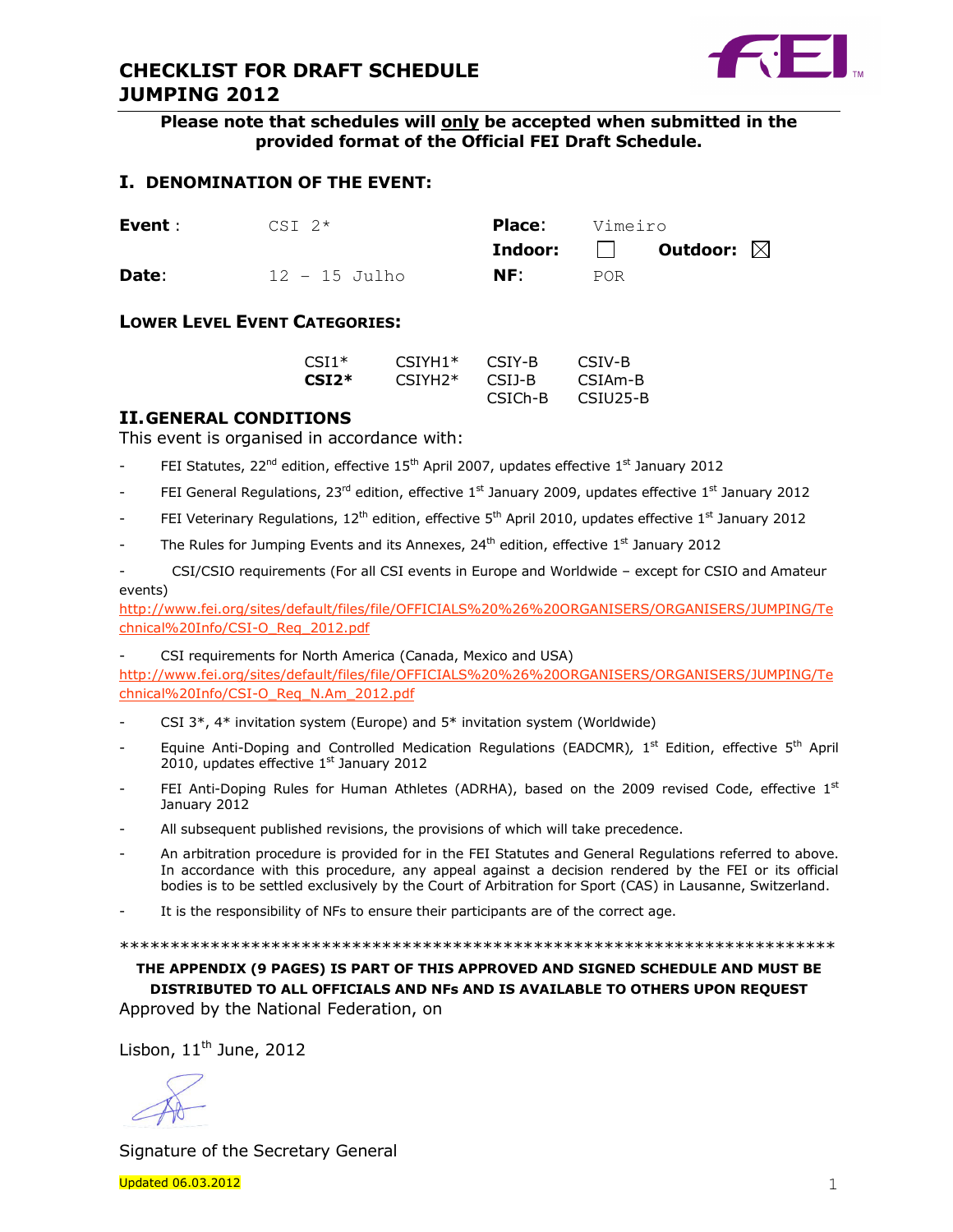

# THE FEI CODE OF CONDUCT

## FOR THE WELFARE OF THE HORSE

The Fédération Equestre Internationale (FEI) expects all those involved in international equestrian sport to adhere to the FEI's Code of Conduct and to acknowledge and accept that at all times the welfare of the horse must be paramount and must never be subordinated to competitive or commercial influences.

- 1. At all stages during the preparation and training of competition horses, welfare must take precedence over all other demands. This includes good horse management, training methods, farriery and tack, and transportation.
- 2. Horses and Athletes must be fit, competent and in good health before they are allowed to compete. This encompasses medication use, surgical procedures that threaten welfare or safety, pregnancy in mares and the misuse of aids.
- 3. Events must not prejudice horse welfare. This involves paying careful attention to the competition areas, ground surfaces, weather conditions, stabling, site safety and fitness of the horse for onward travel after the event.
- 4. Every effort must be made to ensure that horses receive proper attention after they have competed and that they are treated humanely when their competition careers are over. This covers proper veterinary care, competition injuries, euthanasia and retirement.

## 5. The FEI urges all involved with the sport to attain the highest levels of education in their areas of expertise.

A full copy of this Code can be obtained from the Fédération Equestre Internationale, HM King Hussein I Building, Chemin de la Joliette 8, 1006 Lausanne, Switzerland. Telephone: +41 21 310 47 47. The Code is available in English & French. The Code is also available on the FEI's website: www.fei.org.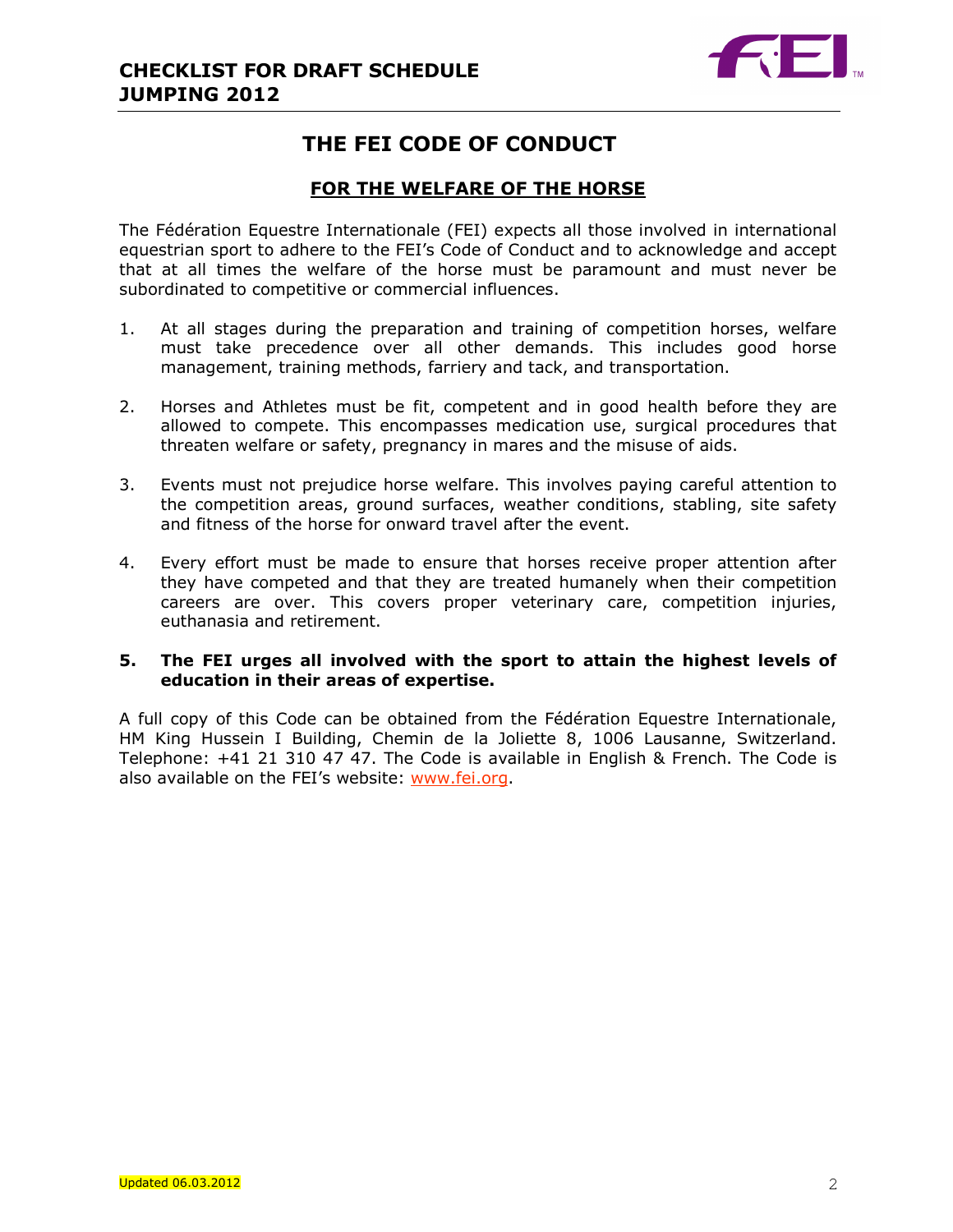

## III. GENERAL INFORMATION

## 1. ORGANISER

| Name:      | Centro Hípico Hotel Golf Mar |                             |
|------------|------------------------------|-----------------------------|
| Address:   | Praia do Porto Novo          |                             |
|            | 2560 - 100 Maceira TVD       |                             |
|            | Portugal                     |                             |
| Telephone: | (351) 261 980 800 Fax:       | (351) 261 984 621           |
| Email:     | com.org@csivimeiro.com       | Website: www.csivimeiro.com |

#### Contact Details Show Ground:

Address: Same as Organiser Telephone: Same as Organiser Brief summary of your venue's accessibility details (directions by road, nearest airport / train station). http://www.csivimeiro.com/uk/contacts.php?op=map&contact\_id=-1

## 2. ORGANISING COMMITTEE

| Honorary President:     | Pedro Dória             |
|-------------------------|-------------------------|
| President of the Event: | Alexandre Cadosch       |
| Show Secretary:         | Cláudia Santos Ferreira |
| Press Officer:          | Youngnetwork            |

## 3. EVENT DIRECTOR

| Name:      | António Macedo               |      |                   |
|------------|------------------------------|------|-------------------|
| Address:   | Centro Hípico Hotel Golf Mar |      |                   |
|            | Praia do Porto Novo          |      |                   |
|            | 2560 - 100 Maceira TVD       |      |                   |
|            | Portugal                     |      |                   |
| Telephone: | (351) 261 980 800            | Fax: | (351) 261 984 621 |
| Email:     | amacedo@csivimeiro.com       |      |                   |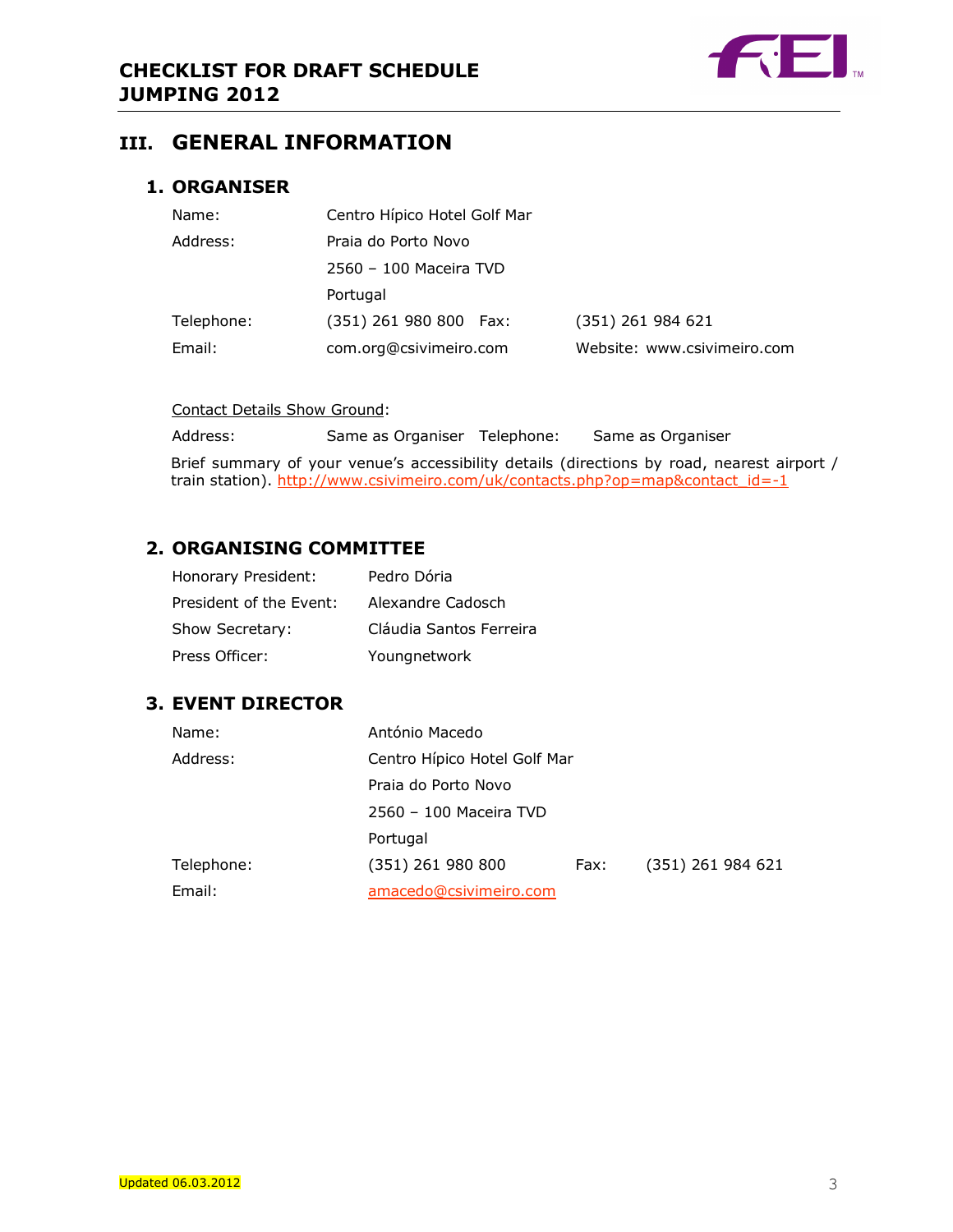



# IV. OFFICIALS

## 1. GROUND JURY :

| President: | João Bourbon (POR)            |
|------------|-------------------------------|
| Member:    | Daniel Balbino Gonzalez (ESP) |
| Member:    | Teresa Bourbon (POR)          |
| Member:    | Ana Maria Jordão (POR)        |

## 2. FOREIGN JUDGE :

| Name:          | Daniel Balbino Gonzalez (ESP) |
|----------------|-------------------------------|
| Email address: |                               |

## 3. FOREIGN TECHNICAL DELEGATE :

| Name:  | (Name and nationality) |
|--------|------------------------|
| Email: |                        |

## 4. COURSE DESIGNER

Name: Isidro Suarez (ESP)

Email address:

#### ASSISTANT COURSE DESIGNER

Name: (Name and nationality)

## 5. APPEAL COMMITTEE :

| President: | (Name and nationality) |
|------------|------------------------|
| Email:     |                        |
| Members:   | (Name and nationality) |

(Name and nationality)

## 6. CHIEF STEWARD :

| Name:  | António Lopes Mateus (POR) |
|--------|----------------------------|
| Email: | com.org@csivimeiro.com     |

## 7. ASSISTANT STEWARDS :

| Name:           | Armando Rebelo (POR)  |
|-----------------|-----------------------|
| Name:           | Nuno Montefalco (POR) |
| Security:       | ESEGUR                |
| Stable Manager: | Joana Bourbon         |
| Telephone:      | (351) 965 643 599     |

## 8. FEI VETERINARY DELEGATE :

| Name:  | Mário Barbosa (POR)    |
|--------|------------------------|
| Email: | com.org@csivimeiro.com |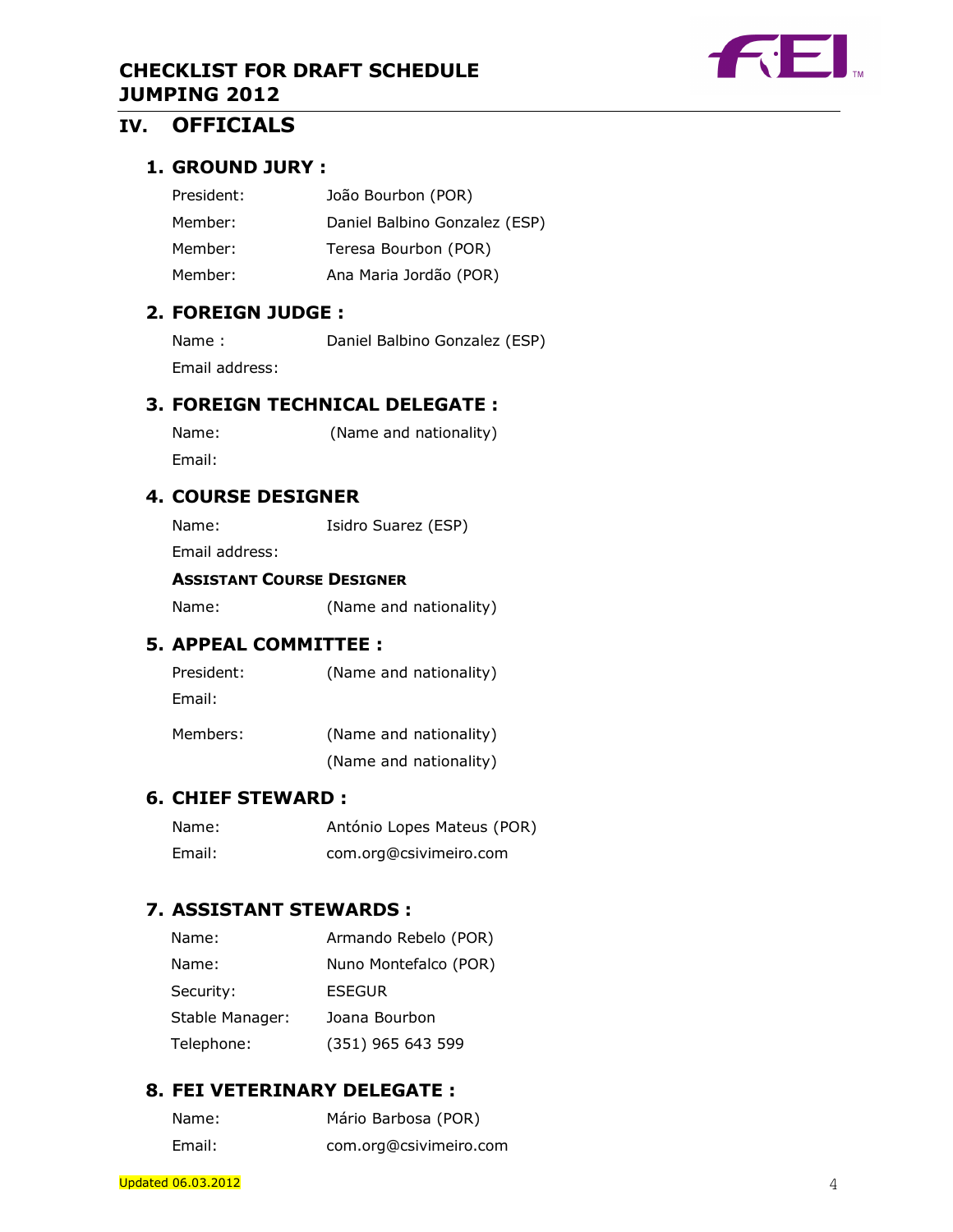

## **OR**

## VETERINARY COMMISSION :

| President:                   | (Name and nationality) |
|------------------------------|------------------------|
| Foreign Veterinary Delegate: | (Name and nationality) |
| Associate Member:            | (Name and nationality) |

## 9. EVENT TREATING VETERINARIAN:

| Name:      | Teresa Curto (POR)           |
|------------|------------------------------|
| Address:   | Centro Hípico Hotel Golf Mar |
| Telephone: | (351) 261 980 800            |

## 10. MEDICAL DOCTOR/MEDICAL SERVICES:

| Name:      | Lúcia Costa (POR)               |
|------------|---------------------------------|
|            | António José Santos Moura (POR) |
| Address:   | Centro Hípico Hotel Golf Mar    |
| Telephone: | (351) 261 980 800               |

## 11. FARRIER:

| Name:      | Mário Santos                 |
|------------|------------------------------|
| Address:   | Centro Hípico Hotel Golf Mar |
| Telephone: | (351) 919 637 628            |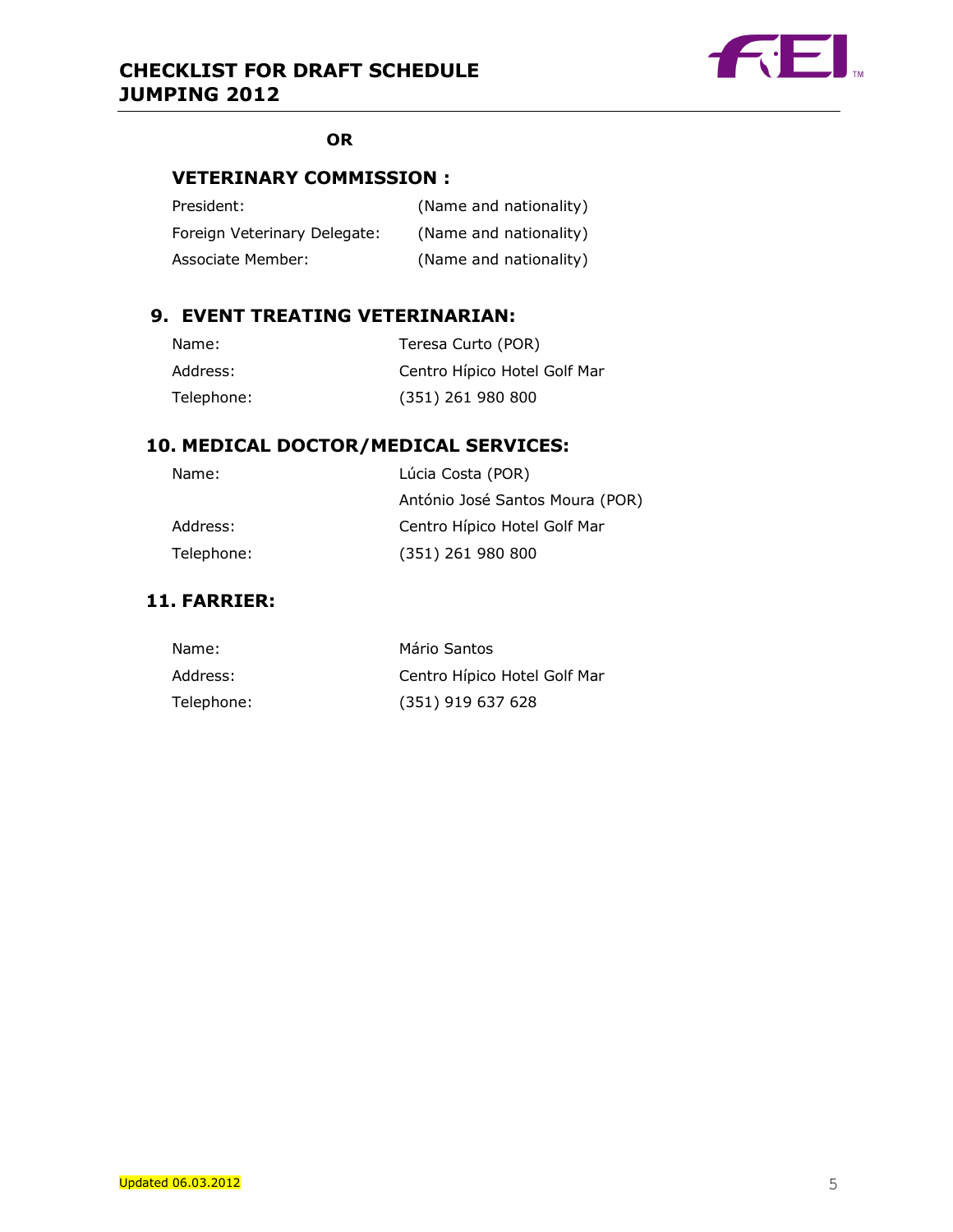

# V. SPECIFIC TECHNICAL CONDITIONS

1. TIMETABLE (to be provided per category/level if multiple events)

|                                                                                                                                                                                            | Date       | Time  |
|--------------------------------------------------------------------------------------------------------------------------------------------------------------------------------------------|------------|-------|
| Opening of stables:                                                                                                                                                                        | 09/07/2012 | 07h00 |
| 1 <sup>st</sup> Horse Inspection: All horses taking part at this event must be<br>$\bullet$<br>present during the first horse inspection, unless unable to do so due to<br>"force majeure" | 11/07/2012 | 15h00 |
| 2 <sup>nd</sup> Horse Re-Inspection:                                                                                                                                                       | 12/07/2012 | 09h00 |
| Declaration of Starters:<br>$\bullet$                                                                                                                                                      | 11/07/2012 | 15h00 |
| 1 <sup>st</sup> Competition No.1<br>$\bullet$                                                                                                                                              | 12/07/2012 | 10h00 |
| 2 <sup>nd</sup> Competition No.2<br>$\bullet$                                                                                                                                              | 12/07/2012 | 14h00 |
| 3rd Competition No.3<br>$\bullet$                                                                                                                                                          | 12/07/2012 | 17h30 |
| 4 <sup>th</sup> Competition No.4                                                                                                                                                           | 13/07/2012 | 10h00 |
| 5 <sup>th</sup> Competition No.5<br>$\bullet$                                                                                                                                              | 13/07/2012 | 17h00 |
| 6 <sup>th</sup> Competition No.6                                                                                                                                                           | 14/07/2012 | 10h00 |
| 7 <sup>th</sup> Competition No.7<br>$\bullet$                                                                                                                                              | 14/07/2012 | 17h00 |
| 8 <sup>th</sup> Competition No.8                                                                                                                                                           | 15/07/2012 | 10h30 |
| 9 <sup>th</sup> Competition No.9 Grand Prix                                                                                                                                                | 15/07/2012 | 16h00 |

### 2. VENUE :

The event will take place:  $\Box$  indoors  $\boxtimes$  outdoors 3. COMPETITION ARENA : Dimensions: 120x75mts (9.000m2) Type of Footing: Grass 4. PRACTICE ARENA : Dimensions: 100x40mts Type of Footing: Silica sand and geotextile 5. STABLES : Size of boxes 240 - 3m x 3m 40 – 4m x 3,5m (minimum 3m x 3m+10% 3m x 4m)

# 6. DRAW:

| Date:  |  |
|--------|--|
| Time:  |  |
| Local: |  |

11 July 19h00 Grand Jury Box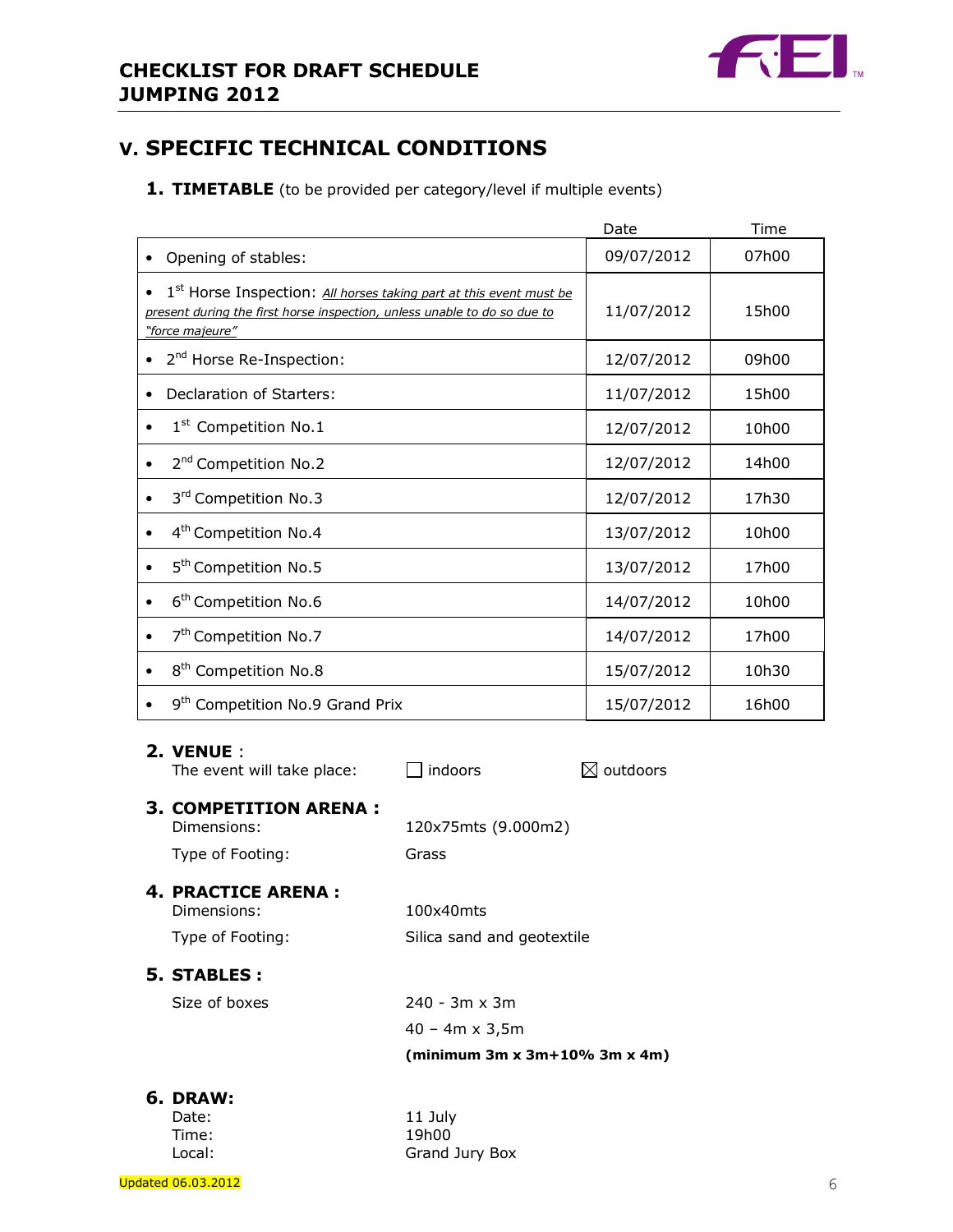

## VI. INVITATIONS

| Number of NFs invited:                               | Unlimited |
|------------------------------------------------------|-----------|
| NFs invited:                                         | All       |
| Reserve NFs:                                         | N/A       |
| Total number of athletes:                            | ±115      |
| Number of home athletes:                             | 35%       |
| Number of foreign athletes:                          | 65%       |
| Number of athletes per NF:                           | Unlimited |
| Number of horses per athlete:                        | 4         |
| Number of Teams:                                     |           |
| Number of athletes per team:                         |           |
| Number of Individual athletes per NF, if applicable: |           |
| OC Wild Cards:                                       | 20%       |
| FEI Wild Cards:                                      | 2         |

The Rolex Rankings number 135, established three months prior to this event, will be used for the invitation of athletes.

| <b>Summary of Invitation system for</b>                                                                                           | $CSI$ 4*                                        | $CSI$ 3 <sup>*</sup>                                  |
|-----------------------------------------------------------------------------------------------------------------------------------|-------------------------------------------------|-------------------------------------------------------|
| 1) Invite athletes at top of the Rolex Rankings up to n°25                                                                        |                                                 | $n^{\circ}15$                                         |
| (must be invited in descending order from the first                                                                               |                                                 |                                                       |
| position of the RR, max. 5 athletes per foreign NF)                                                                               |                                                 |                                                       |
| 2) Remaining Home Athletes                                                                                                        | open to ranked or unranked athletes             |                                                       |
| (total number of home athletes (sect. $1 + 2$ ) must<br>represent between 35% and 50% of the total number<br>of invited athletes) |                                                 |                                                       |
| 3) Remaining Foreign Athletes                                                                                                     |                                                 | <b>50%</b> within top 300; <b>50%</b> within top 600; |
| (exact number in this sect. depends on foreign athletes)<br>in sect. $1$ ) (min. 7 foreign NFs in Sect. $1 \& 3$ )                | <b>50%</b> open (ranked <b>50%</b> open (ranked | or unranked athletes) or unranked athletes)           |
| 4) O.C. Invitations (within top 600)                                                                                              | $15%$ max                                       | $20%$ max                                             |
| 5) FEI Invitations                                                                                                                | 2                                               | 2                                                     |
| For more details, please consult Appendix to this Schedule (p.5)                                                                  |                                                 | $RR = Rolex$ Rankings                                 |

| <b>Summary of Invitation system for</b>                                                   | $CSI5*$            |  |
|-------------------------------------------------------------------------------------------|--------------------|--|
| 1) Compulsory Invitations                                                                 | 70%                |  |
| (must be invited in descending order from the first                                       |                    |  |
| position of the RR, min. 10 foreign NFs must be                                           |                    |  |
| invited with at least 2 athletes each)                                                    |                    |  |
| 2) OC invitations                                                                         | 30%                |  |
| (open to ranked or unranked athletes)                                                     |                    |  |
| 3) FEI Invitations                                                                        | 1 foreign athletes |  |
| (any position on RR)                                                                      |                    |  |
| For more details, please consult Appendix to this Schedule (p.6)<br>$RR = Rolex$ Rankings |                    |  |

 Athletes are invited by the Organising Committee through their NF. One groom per athlete.

The Organizing Committee reserves the right to give preference to the entries of the riders who register for both CSIs (CSI2\*12<sup>th</sup> to 15<sup>th</sup> July and CSI2\* from the  $19<sup>th</sup>$  to  $22<sup>nd</sup>$  July).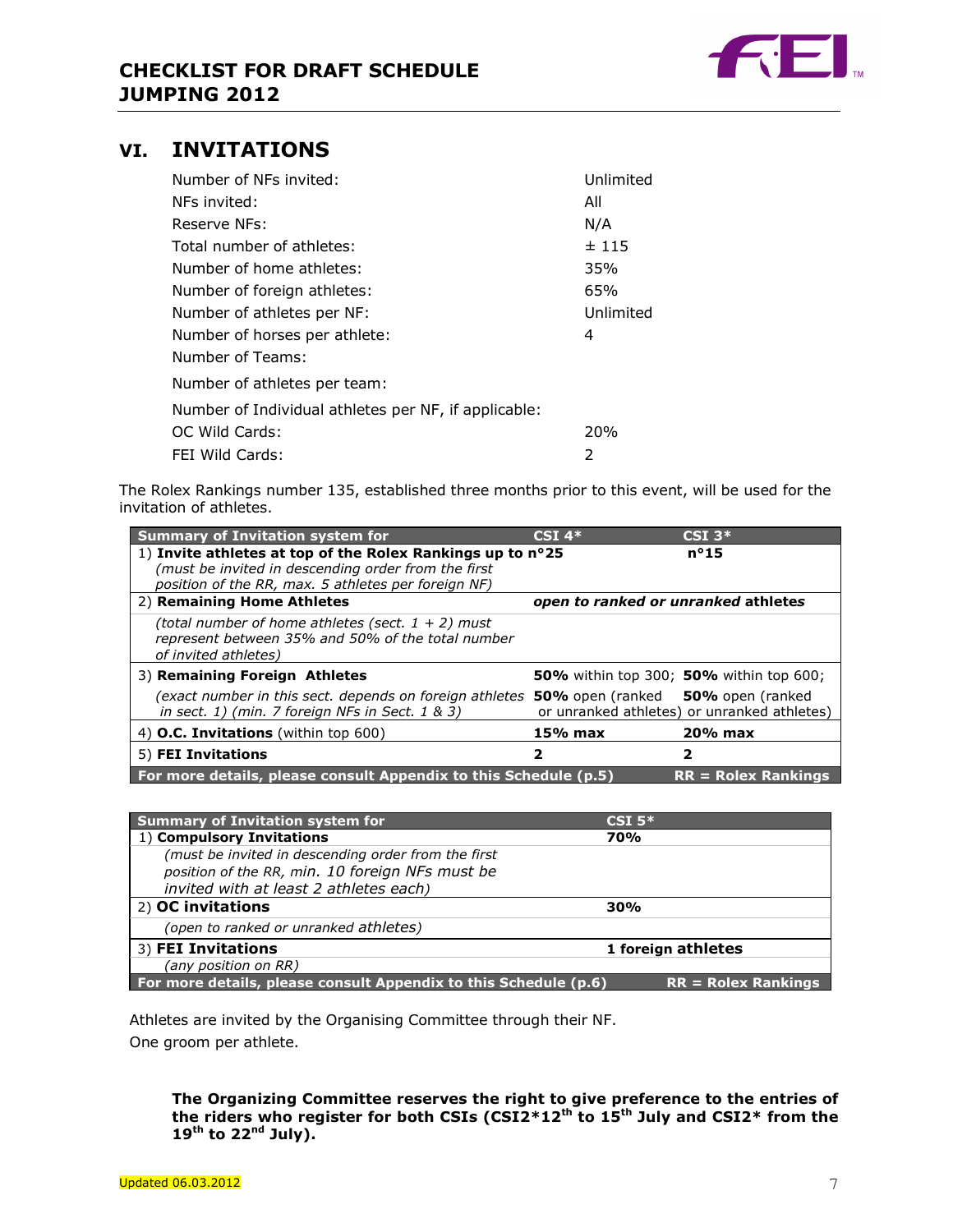

## VII. ENTRIES

## All Athletes & Horses participating in any International competition must be registered with the FEI.

### IMPORTANT - Entry forms must include the following information on:

Horse/Pony: • name • date of birth • breed • country of birth • stud-book initials • (FEI) Passport number/FEI ID • colour • sex • name(s) of owner(s) Athlete: • name • gender • date of birth • FEI ID number

| Entries in Principle:                         | 24 May 2012                                                          |
|-----------------------------------------------|----------------------------------------------------------------------|
| Nominated Entries:                            | 15 June 2012                                                         |
| Definite Entries:                             | 29 June 2012                                                         |
| Last date for substitutions:                  | 6 July 2012                                                          |
|                                               |                                                                      |
| Entry fee per horse $(CSI2*)$ :               | 350,00€                                                              |
| Stabling fee per horse:                       | Included                                                             |
| Total fee per horse (CSI2*):                  | 350,00€                                                              |
| MCP Fee:                                      | Nil I I<br>CHF 12.50 $\times$                                        |
| Entries have to be sent to:                   | ΝF                                                                   |
| <b>IMPORTANT:</b>                             | Each Horse can only start once a day and<br>three times in the show. |
| <b>Extra Stable Fee Non Competing horses:</b> | 250,00€                                                              |

For the Max. Entry fee please refer to the CSI/CSIO requirements on Annex I

http://www.fei.org/sites/default/files/file/OFFICIALS%20%26%20ORGANISERS/ORGANISERS/JUMP ING/Technical%20Info/CSI-O\_Req\_2012.pdf

or

http://www.fei.org/sites/default/files/file/OFFICIALS%20%26%20ORGANISERS/ORGANISERS/JUMP ING/Technical%20Info/CSI-O\_Req\_N.Am\_2012.pdf

## NO-SHOWS/LATE WITHDRAWALS:

"NB: Withdrawals or no-shows after the date of definite entries will be held liable to reimburse the OC for the actual financial loss incurred by the OC (i.e. stabling and hotel expenses) as a result of the late withdrawal or no-show. The amount to be charged will be 350,00€ per horse"

All Riders who do not inform the Organizing Committee via fax (+351 261 984 621) or email (com.org@csivimeiro.com) of the cancellation of one or more horses included in the definite entry list until the 6<sup>th</sup> of July 2012, will have to pay a fine of 350,00  $\epsilon$  per horse, through the Organizing Committee or respective National Federation.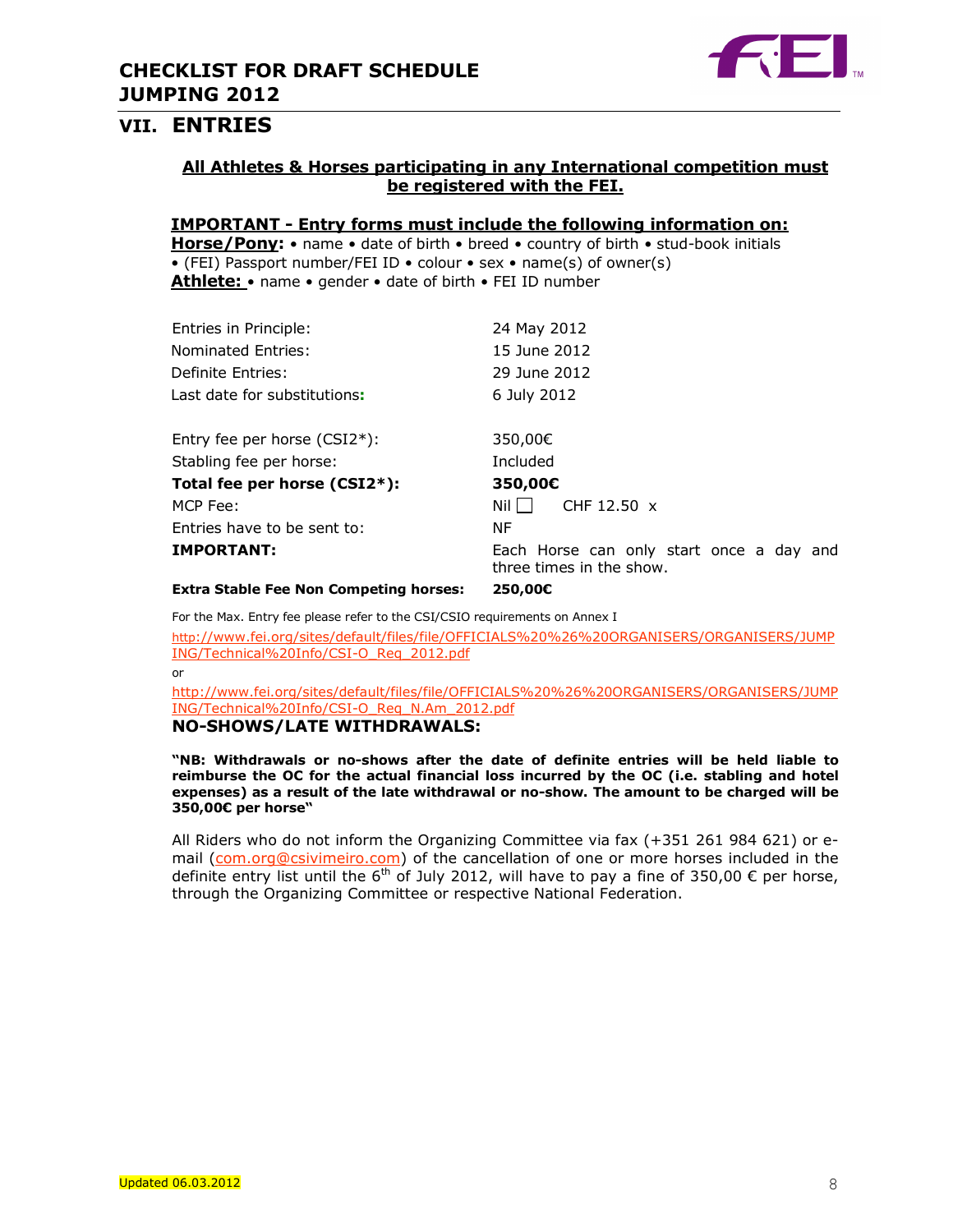

| <b>Event's Category</b>                                            | <b>Age of Athletes</b>                                                   | <b>Age of Horses</b>              |
|--------------------------------------------------------------------|--------------------------------------------------------------------------|-----------------------------------|
| Olympic Games/WEG                                                  | As of 18th year                                                          | Min 9 y.o.                        |
| Continental Championships Senior                                   | As of 18 <sup>th</sup> year                                              | Min 8 y.o.                        |
| Regional Championships/Games (all<br>regions except Latin America) | As of 18 <sup>th</sup> year                                              | Min 8 y.o.                        |
| Regional Championships/Games in<br>Latin America                   | Please refer to JRs, Annex IX, Art. 6.1                                  | Please refer to JRs, Art. 254.1.1 |
| W-Final                                                            | As of 18th year                                                          | Min. 8 y.o.                       |
| $CSIO3*-5*$                                                        | As of 18th year                                                          | Min. 7 y.o.                       |
| $CSIO2*$                                                           | As of 18 <sup>th</sup> year                                              | Please refer to JRs, Art. 254.1.1 |
| $CSIO1*$                                                           | As of 18th year                                                          | Min. 6 y.o.                       |
| $CSI3*-CSI5*$                                                      | As per JRs, Art. 255                                                     | Min. 7 y.o.                       |
| $CSI2*$                                                            | As per JRs, Art. 255                                                     | Min. 6 y.o.                       |
| $CSI1*$                                                            | As per JRs, Art. 255                                                     | Min. 6 y.o.                       |
| CH-Y                                                               | As of 16 <sup>th</sup> year to end 21 <sup>st</sup> year                 | Min. 7 y.o.                       |
| CSI/CSIO-Y                                                         | As of 16 <sup>th</sup> year to end 21 <sup>st</sup> year                 | Min. 6 y.o.                       |
| $CH-J$                                                             | As of 14th year to end 18th year                                         | Min. 7 y.o.                       |
| CSI/CSIO-J                                                         | As of 14th year to end 18th year                                         | Min. 6 y.o.                       |
| CSI/CSIO-Ch/CH-Ch                                                  | As of 12th year to end 14th year                                         | Min. 6 y.o.                       |
| CSI/CSIOP/CH-P                                                     | As of 12 <sup>th</sup> year to end 16 <sup>th</sup> year                 | Min. 6 y.o.                       |
| $CSIU-25$                                                          | As of 14th year to end 25th year (JRs, Art. 255)                         | Min. 7 y.o.                       |
| CSIV                                                               | As of 45 <sup>th</sup> year for women and 49 <sup>th</sup> for men       | Min. 6 y.o.                       |
| <b>CSIAm</b>                                                       | As per Rules for Amateurs                                                | As per Rules for Amateurs         |
| <b>CSIYH</b>                                                       | As of 18 <sup>th</sup> year                                              | Min. 6 y.o. - Max. 8 y.o.         |
| CH-M-YH-S                                                          | As of 18th year or 16 y.o. for athletes qualified<br>with the same horse | 5y.0.76y.0.77y.0.                 |

## ADDITIONAL FEES/CHARGES BY OC:

Manure disposal 35,00€ Hay 9,00€ Straw 8,00€<br>Shavings 14,00€ Shavings Other (please specify)

Electricity (upon request) 20,00€ For lorries with more than 9 mts long 15,00€ For lorries until 9 mts long

# VIII. FACILITIES OFFERED

### 1. ATHLETES

Hotel: Hotel Golf Mar \*\*\* (OFFICIAL HOTEL)

 Praia do Porto Novo 2560 – 100 Maceira TVD Tel: (351) 261 980 800 Fax: (351) 261 984 621 E-mail: hotelgofmar@ohotelsandresorts.com Web Site: www.ohotelsandresorts.com

The **Hotel Golf Mar** offers the following special conditions to all participants: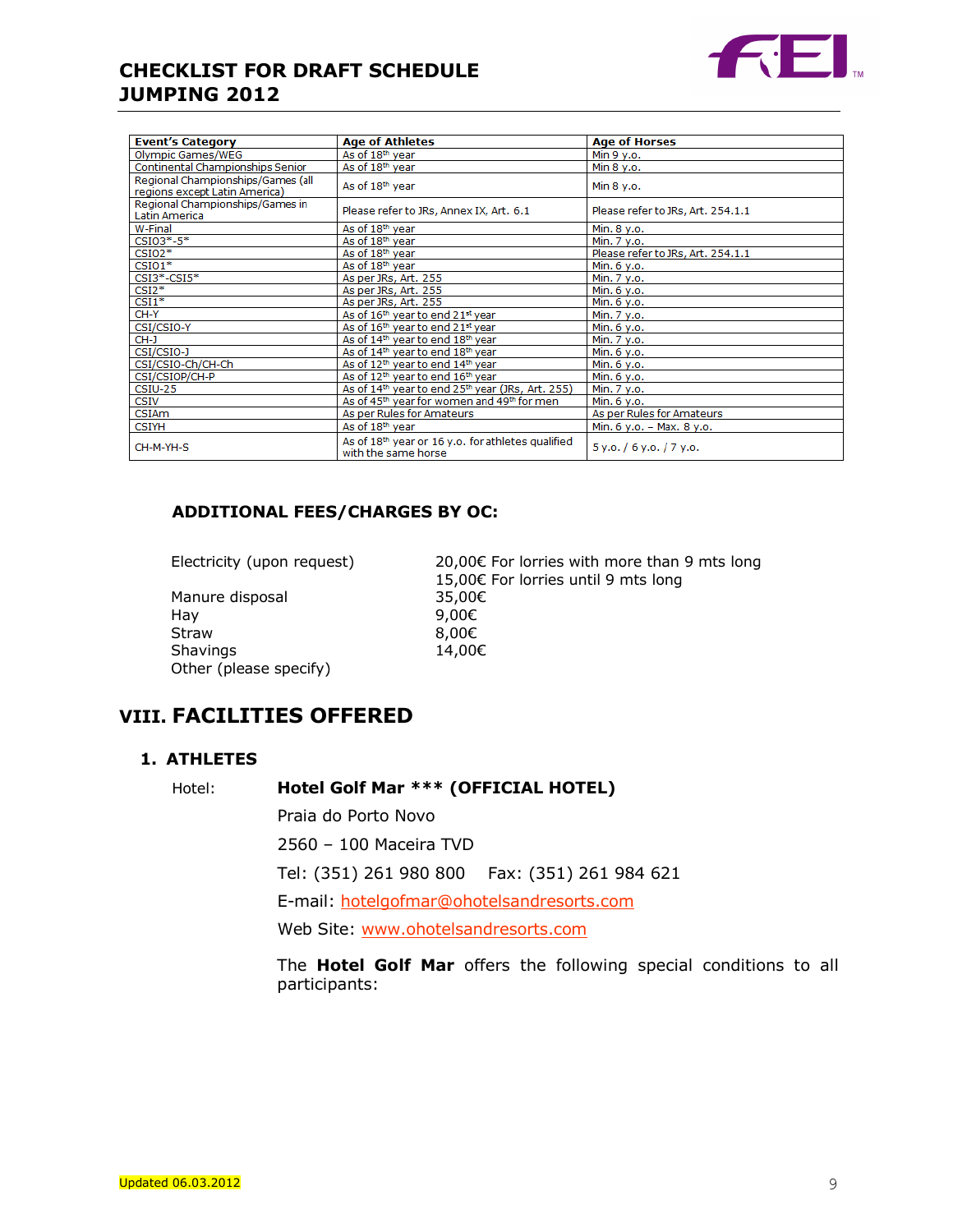

| Hotel Golf Mar ***            |             |
|-------------------------------|-------------|
| <b>Room</b>                   | Price/Day   |
| Individual Standard Golf View | 76,00 €     |
| Individual Standard Sea View  | 96,00 $\in$ |
| <b>Individual Superior</b>    | 100,00 €    |
| Double Standard Golf View     | 84,00 €     |
| Double Standard Sea View      | 104,00 €    |
| Double Superior               | 108,00 €    |
| Junior Suite                  | 136,00 €    |
| Suite                         | 152.00 €    |

The listed prices are for Bed and Breakfast

For images of diferent kind of rooms please visit www.hotelgolfmar.com

Accommodated (bed and breakfast) at Athletes expense Meals: at the expense of Athletes.

## 2. GROOMS

Requests for accommodation must be sent with entries. Cost of accommodation will be at the cost of Athletes. Meals: at Athletes expense.

### 3. HORSES / PONIES

Transport expenses to be paid by:

The Athlete X.

For events in Europe, stabling is free of charge. Outside Europe, stabling to be paid by  $OC \Box$  or Athlete  $\Box$  at per stable.

The OC may charge a manure disposal fee of max. EUR 40.-/horse/event.

### 4. LOCAL TRANSPORTATION - ARRANGEMENTS FROM HOTEL TO **SHOWGROUNDS**

The Organising Committee offers the transfer between the Hotel Golf Mar and the Riding Centre, from the  $12<sup>th</sup>$  to the  $15<sup>th</sup>$  of July 2012, one hour before the beginning of the first competition of each day until one hour after the end of the last competition of each day.

### 5. WELCOME

The time and date of arrival of athletes and horses and their means of transport must be given to the OC in order to assist them on arrival. The horses will be stabled in 3x3 mts. boxes and welcomed from 9 July between 07h00 until 23h00. The Stable Manager will direct the stabling of the horses and the lorry parking as from arrival.

## IX. ADVERTISING AND PUBLICITY ON ATHLETES AND HORSES:

The Athletes are authorised to carry the logo of their personal sponsor in accordance with Art. 256.3 and 257.3 of the FEI Rules for Jumping. The Chief Steward will check that the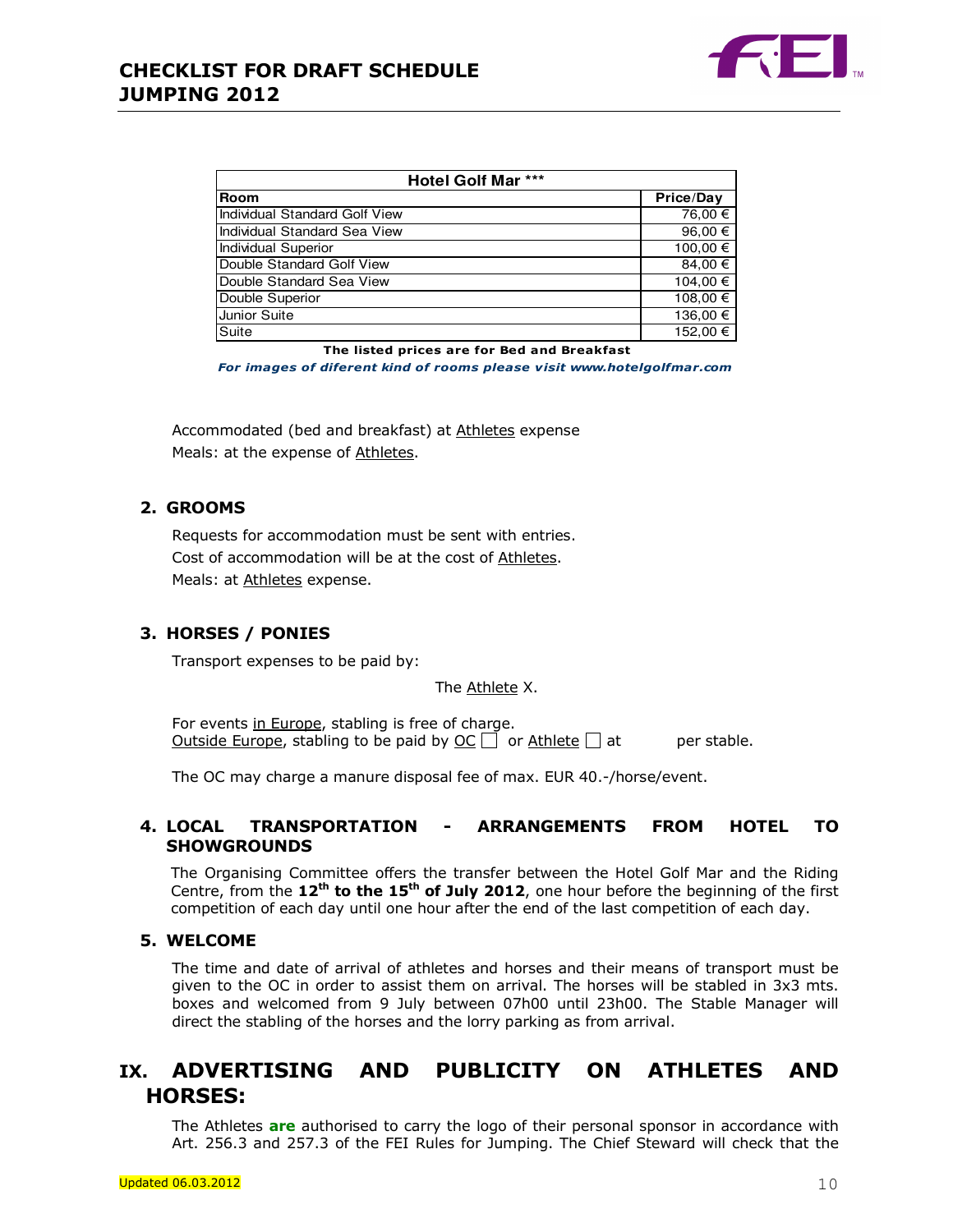

advertising and publicity on Athletes and horses complies with these Articles.

# X. ADDITIONAL INFORMATION

### 1. GENERAL CLASSIFICATION AT THE END OF THE COMPETITIONS

Leading athlete award  $-$  N/A Best foreign athlete - N/A Best home athlete – N/A Team awards – N/A

## PRIZE - CLASSIFICATION

### 2. PRIZE GIVING CEREMONY

The owner of the winning horse/pony is invited to the prize giving ceremony for the Grand Prix.

The number of athletes required to present themselves for the prize-giving ceremony of each competition is 5.

## 3. INSURANCES

All owners and athletes are personally responsible for damages to third parties caused by themselves, their employees, their agents or their horses. They are therefore strongly advised to take out third-party insurance providing full coverage for participation in equestrian events at home and abroad, and to keep the policy up to date.

### 4. ENTRY RIGHT TO SHOWGROUNDS/ACCREDITED PERSONS

Entrance bracelets will be distributed as follows:

- 1 bracelet for the Rider
- 1 bracelet for the Partner
- 1 bracelet for the Groom

 1 bracelet for the Owner (who is not a rider) of each horse regardless of the number of horses he/she owns. (2 owners per horse)

Access to the stable area is carried out according to the FEI recommendations. Stable Security will be enforced and access to the stables will be restricted.

### 5. SAFETY CUPS

Name of Manufacturer: Caro - Cardinali & Rothenberger GMBH

### 6. TIMING DEVICE

Name of Manufacturer: ALGE Model: TdC8001 FEI Report number: 22020007A

### 7. PROTESTS/APPEALS

To be valid, all Protests and Appeals must be made in writing and accompanied by a deposit of CHF 150.- or equivalent.

#### 8. EVENT'S ORGANISATION

In exceptional circumstances, together with the approval of Chefs d'Equipe and Ground Jury the OC reserves the right to modify the schedule in order to clarify any matter or matters arising from an omission or due to unforeseen circumstances. Unforeseen circumstances do not include situations arising as a result of the OC altering the approved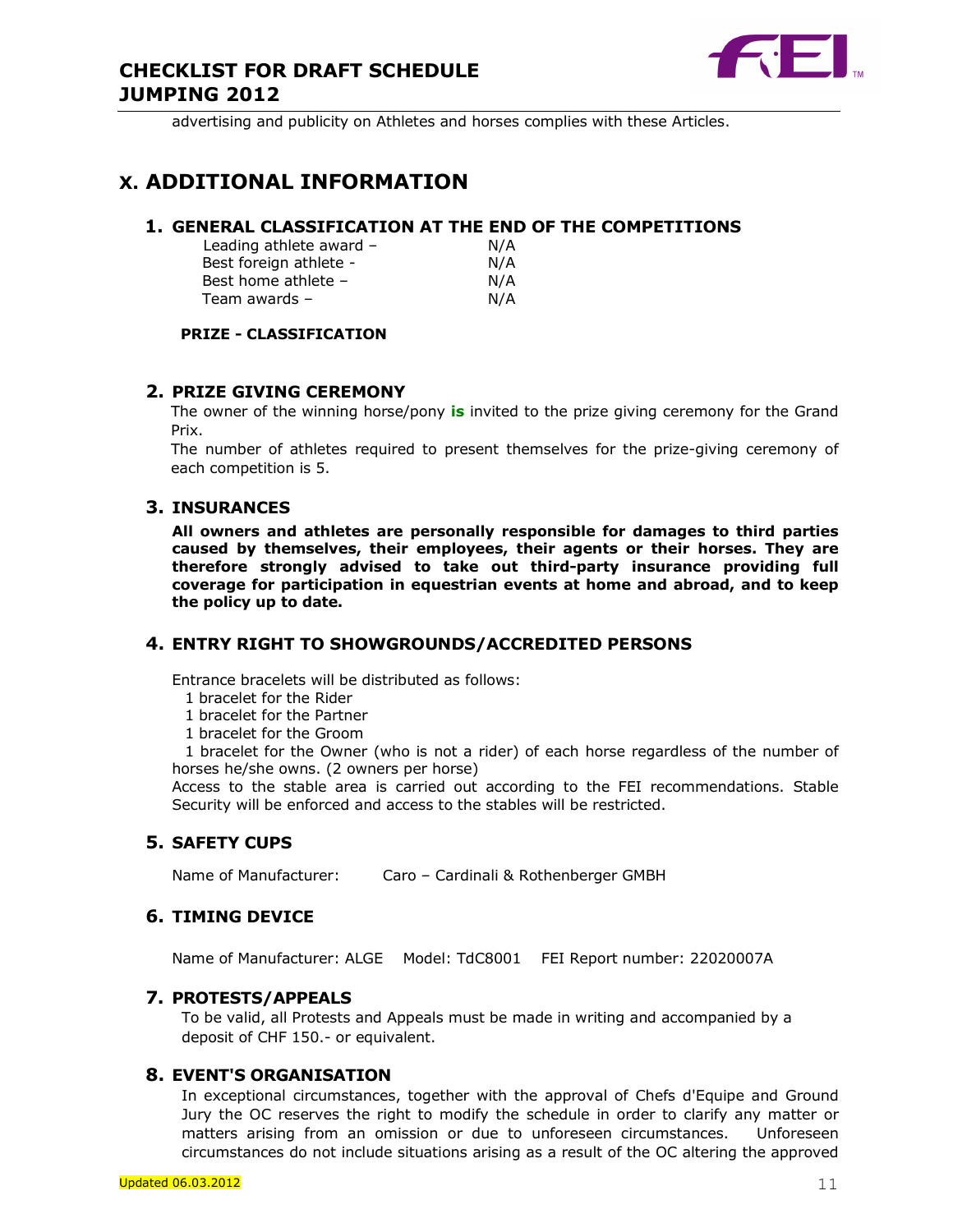

Schedule without FEI's authorisation. Any such changes must be notified to all competitors and officials as soon as possible and they must be reported to the FEI Secretary General by the Foreign Judge.

### 9. SCHOOLING DURING COMPETITIONS

Riders wishing to school during speed competitions (Table A and Table C) must inform the OC before these competitions begin. These riders will start first in these competitions.

## 10. DISPUTES

In the event of any discussion concerning the interpretation of the schedule (in translated languages), the English version will be decisive.

## 11. RESULTS

In order to proceed with the results publication and for qualification purposes the FEI requires results to be sent in immediately after the conclusion of the event.

Results are to be sent by e-mail to marysa.zoureli@fei.org or philippe.maynier@fei.org, in the proper Excel or "XML" file immediately after the event. Please refer to compulsory format for CSIs/CSIOs/Championships and Games; the file can be downloaded using the following link:

http://www.fei.org/disciplines/officials-organisers/organisers/jumping/results-forms

#### All results must include FEI Passport Registration number of horses and FEI ID numbers of Riders.

## 12.BETTING

Betting will not take place at this event.

### 13.SOCIAL CONDUCTS

Since the Riding Centre, Vimeiro Golf and Golf Mar Hotel are all property of the Empresa das Águas do Vimeiro, S.A., the Organizing Committee extends the application of the FEI's Discipline Regulation to all the areas mentioned.

## XI. VETERINARY MATTERS

## 1. CUSTOMS FORMALITIES

| Address:   | Custom's Broker                              |  |
|------------|----------------------------------------------|--|
|            | Nuno Braamcamp                               |  |
|            | Av. 24 de Julho, 52 – 2º Drt.                |  |
|            | 1200 Lisboa - Portugal                       |  |
| Telephone: | (351) 213 920 240   Fax:   (351) 213 907 758 |  |
|            |                                              |  |

Email:

## 2. HEALTH REQUIREMENTS FOR THE ENTRY OF HORSES

## 3. PASSPORTS

VETERINARY REGULATIONS, 12th Edition, effective 5th April 2010, updates effective 1st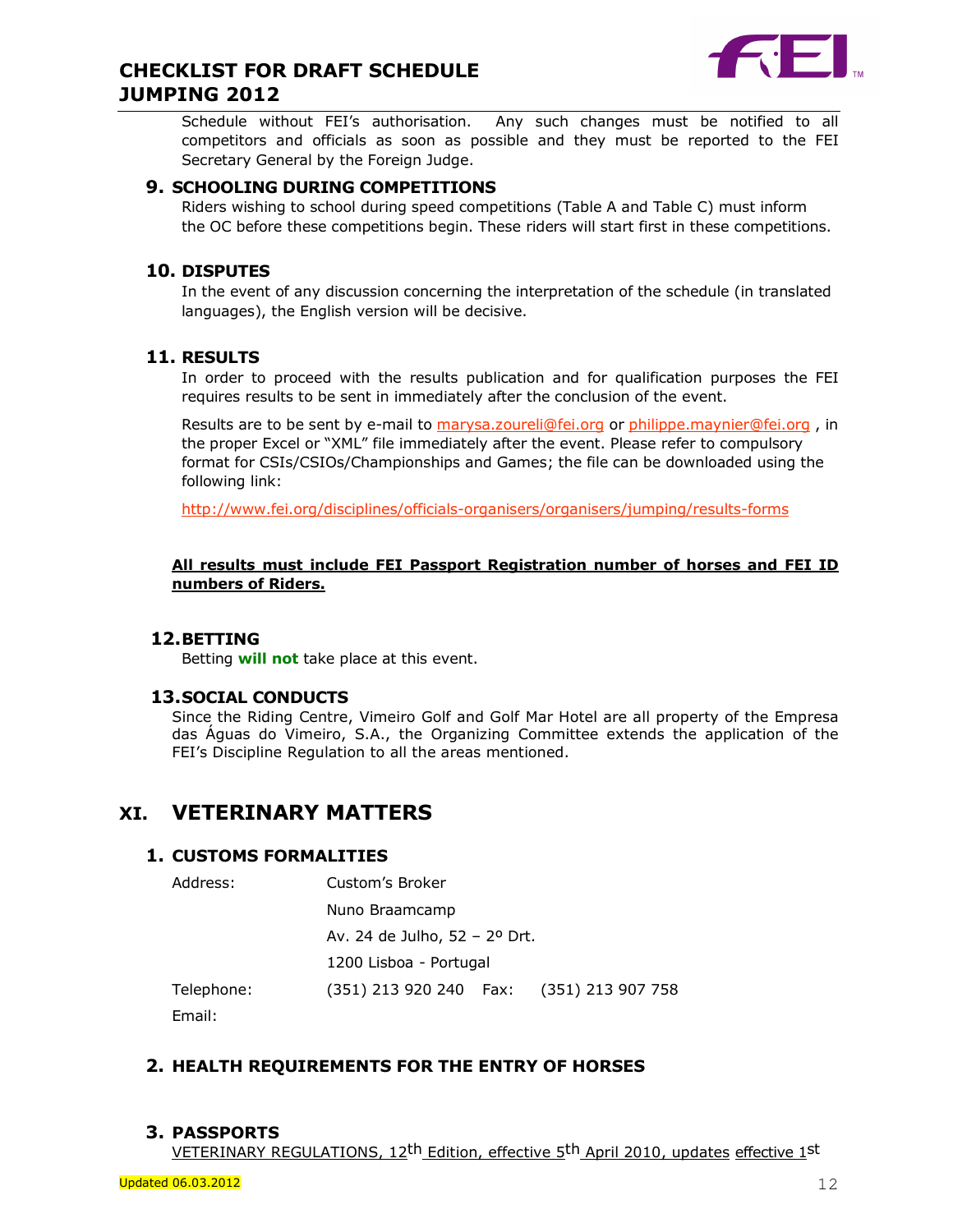

January 2012 (see website www.fei.org)

#### VETERINARY EXAMINATIONS, HORSE INSPECTIONS & PASSPORT CONTROLS

These will be carried out in accordance with the "Veterinary Regulations", Art. 1011 & the discipline rules.

#### "General Regulations", 23rd Edition, effective 1st January 2009, updates effective 1st January 2012 will apply:

#### 3.1 Art. 137.1

Every horse entered for any competition at CNs or CIMs (see Appendix E) in a country other than the country of the Horse's nationality and all Horses entered for other CIs, CIOs, FEI Championships, Regional, Olympic Games and Paralympic Games, whether at home or away from the country of its nationality (see GRs 139.2), must have an official, valid FEI passport, or a national passport approved by the FEI and accompanied by an FEI Recognition Card and, when applicable, an FEI registration number, as a means of identification and to establish ownership. In the case of horses permanently resident in a member state of the European Union, all horses must have an acceptable National EU approved passport in compliance with regulation (EC) No 504/2008, to which an FEI recognition is applied. The exception to the latter being the possession of AM FEI passport which has been continually revalidated without any interruption.

| <b>Event's Category</b>    | <b>FEI Passport and or Recognition Card</b>      |
|----------------------------|--------------------------------------------------|
| <b>National Events</b>     | Not compulsory                                   |
| CSI1*-2*/J-B/Y-B/Ch-B/U25- | Not compulsory for Horses from the host Nation   |
| B/V-B/Am-B/P/Ch-A          | - Compulsory for Horses from the invited Nations |
| CSI3*-5*/CSIOs/J-A/Y-A/V-  | Compulsory                                       |
| $A/U25 - A/Am-A$           |                                                  |
| All Championships/Games    | Compulsory                                       |
| $CSI1*-5*-W$               | Compulsory                                       |

#### 3.2 Art. 137.2

Horses taking part in CNs and CIMs (see Appendix E) and in CSIP and CSICh-A in their country of nationality are not required to have such a passport as is mentioned in paragraph 1. All such horses must be properly registered with the FEI and identifiable and, unless there is no national requirement for equine influenza vaccination in the host country and in the country of origin all horses must have a valid vaccination certificate. All horses permanently resident within a member state of the European Union, must have as minimum a suitable national EU approved passport in compliance with regulation (EC) No 504/2008.

- **3.3** All FEI and/or national passports must include the full name, address and signature of the Owner as registered by the NF. The description of the Horse and the diagram must be accurately completed in order to be acceptable and the FEI and/or national passport, must include a record of all vaccinations and medication control tests. Whenever the name of a Horse with an FEI and/or national passport is changed, or any pertinent changes are made to an FEI and/or National Passport, the NF must notify the FEI.
- **3.4** NFs are responsible for issuing FEI passports and FEI Recognition Card for all Horses required to have them and for ensuring that the FEI and/or national passports are correctly completed, as specified in the VRs, prior to being authenticated by the stamp of the NF and the signature of an Official of the NF. IN ALL CASES NFs MUST BE CONTENT THAT THE DESCRIPTION OF THE HORSE MUST BE ACCURATELY COMPLETED TO A SUITABLE STANDARD. NFs must provide the identification page to the FEI for registration. The Person Responsible for a Horse at an Event is responsible for the accuracy of the FEI and/or national passport and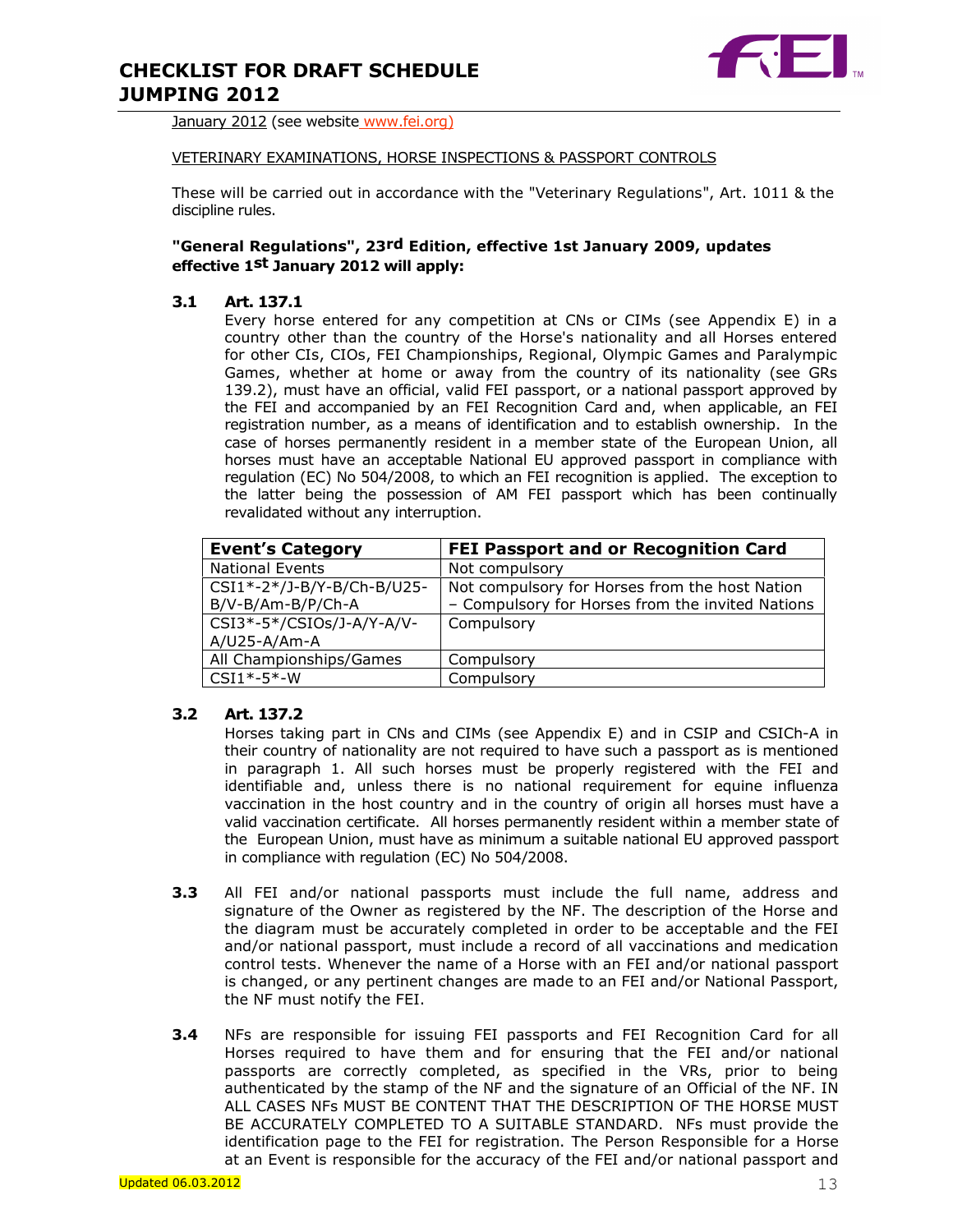

for presenting it at the passport control, except for Events with borrowed Horses (Article 111) where it is the responsibility of the host NF

- **3.4.1** As of 1 January 2010 the FEI does not issue passports for horses which are statutory subject to the European Union identification requirements laid down in Commission Regulation (EC)No 504/2008. Art. 1010 and Annex XVII, VRs apply to EU Horses documentation procedures. THE EXCEPTION BEING THE REVALIDATION OF AN FEI PASSPORT THAT HAS BEEN CONTINUOSULY REVALIDATED WITHOUT INTERRUPTION.
- **3.5** A Horse may only have one FEI passport or one national passport with an FEI Recognition Card as per paragraph 1 of this Article and one permanent FEI number. If an NF is satisfied that an FEI and/or national passport has been lost or if any section of the FEI and/or national passport is full, it may issue an FEI and/or national passport clearly marked "duplicate" and bearing the same number as the original FEI passport. The issue of a duplicate FEI and/or national passport must be reported to the FEI (see VRs).General Regulations, 23rd edition, 1 January 2009, updates effective 1 January 2011 39
- **3.6** OCs must arrange for each Horse to be positively identified at the passport control during the examination on arrival, in accordance with the VRs. Any case of misleading or inaccurate information in an FEI and/or national passport, or if the Horse cannot be positively identified, must be reported to the President of the Appeal Committee, who must report the case to the FEI, giving the number of the FEI and/or national passport with the FEI Recognition Card and the name of the Horse.
- **3.7** All Horses taking part in FEI Events must be registered with the FEI.

#### 4. EQUINE INFLUENZA VACCINATION, VET. REGS. ANNEX VI (except events taking place in NZL & AUS)

From 1 January 2005 onwards, influenza vaccination for all Horses competing in FEI competitions requires a vaccination within six months + 21 days of the competition.

- 4.1. All Horses intending to participate in FEI competition must have at least received an initial primary course of two vaccinations, given between 21 and 92 days apart. Thereafter, a third dose (referred to as the first booster) must be given within 7 months after the date of administration of the second primary dose, with at least annual boosters given subsequently (i.e. within one year of the last dose).
- 4.2. If the Horse is scheduled to take part in an FEI competition, the last booster must have been given within 6 months + 21 days of arrival at the FEI Event. (The 21-day window has been provided to enable vaccination requirements to fit in with the competition schedule).
- 4.3. No vaccination shall be given within 7 days of the day of arrival at the FEI Event.
- 4.4. All Horses that were certified as correctly vaccinated under the previous FEI equine influenza vaccination rule prior to 1st January 2005, do not need to start a primary course again provided that they have complied with the previous rule of primary course and annual re- vaccinations and the new rule of a booster vaccination within 6months + 21 days of the day of arrival at the FEI Event.

### MEDICATION CONTROL PROGRAMME (GROUP I & II ONLY)

The Organising Committees of FEI events within Groups I & II are advised to charge competitors the equivalent of CHF 12.50 per horse per event as a contribution towards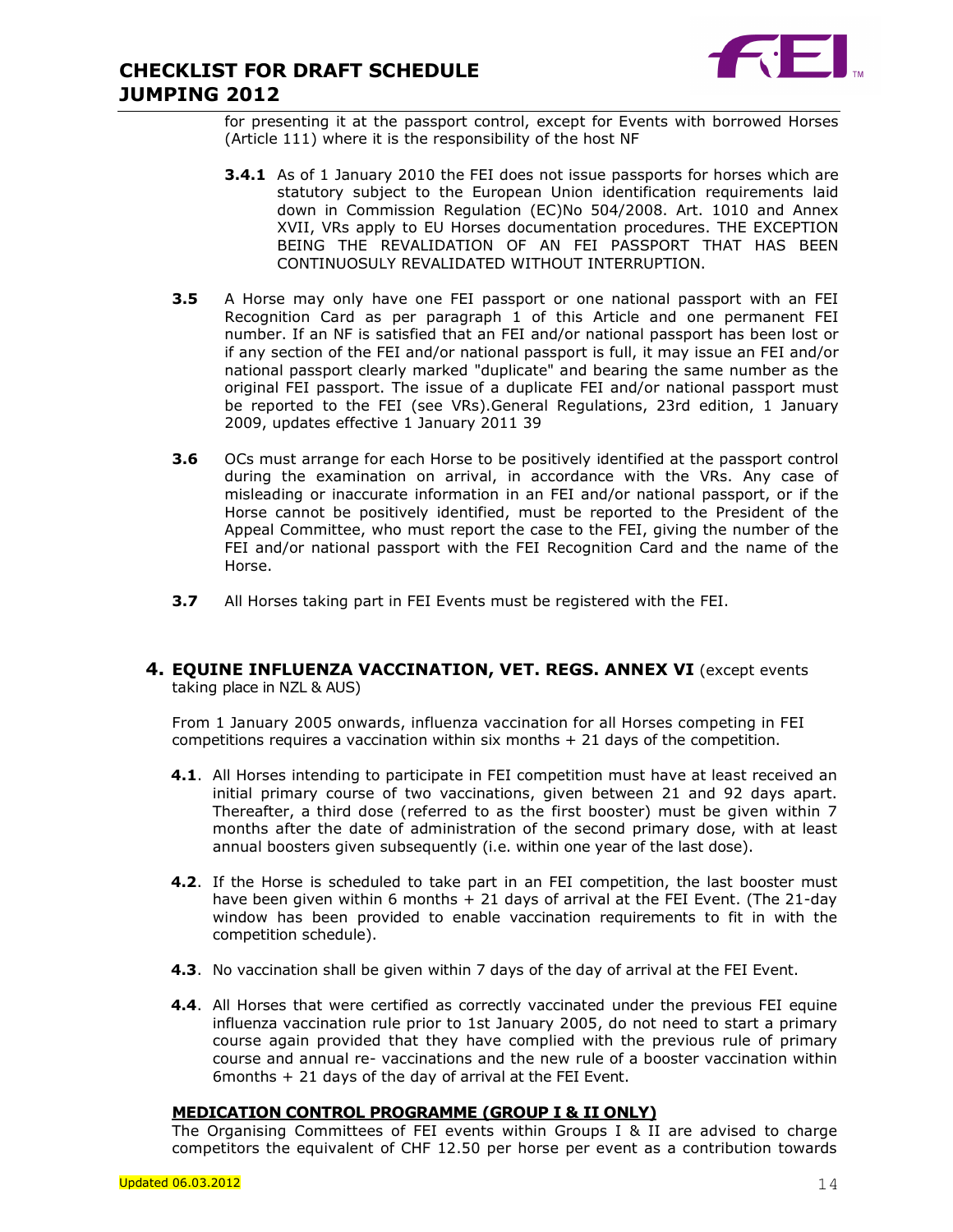

the costs of the MCP programme.

#### SAMPLING FOR PROHIBITED SUBSTANCES (Vet. Regs. Chapter V & VI and Annex III)

Regular sampling is carried out in CCI3\* and CCI4\*, CSIs (3\*, 4\*, 5\*), CIOs, World Cup Qualifiers and Cup Finals, Championships and Games, whereas at other CIs sampling is recommended. Where testing takes place, the number of Horses tested is at the discretion of the Testing Veterinarian/Veterinary Delegate. At CCI3<sup>\*</sup> and CCI4<sup>\*</sup>, CSIs (3<sup>\*</sup>, 4<sup>\*</sup>, 5<sup>\*</sup>), CIOs, World Cup Qualifiers and Cup Finals, Championships and Games it is recommended that a minimum of 5% of all Horses (with a minimum of 3 Horses tested) must be sampled (see also VRs Art. 1016.5.).

Special guidelines are applicable for events covered by the FEI Medication Control Programme (Groups I & II only).

http://www.fei.org/veterinary/vaccinations-and-health-requirements

## 5. MEDICATION CONTROL LABORATORY

| Name:      | Horseracing Forensic Laboratories (HFL) Sport & Science |      |                  |
|------------|---------------------------------------------------------|------|------------------|
|            | Att.: Dr Steve Maynard                                  |      |                  |
|            | Quotient Biosearch Limited                              |      |                  |
| Address:   | Newmarket Road                                          |      |                  |
|            | Fordham                                                 |      |                  |
|            | Cambridgeshire CB7 5WW                                  |      |                  |
|            | United Kingdom                                          |      |                  |
| Telephone: | +44-1638 724 406                                        | Fax: | +44-1638 724 407 |
| Email:     | SMaynard@hfl.co.uk                                      |      |                  |

## 6. VETERINARY TREATMENT AND DESIGNATED TREATMENT AREAS AT FEI EVENTS:

The 2010 FEI Veterinary Regulations include changes in the approach to the procedure for permitting treatments at FEI events, and introduces a requirement that such treatments must take place in designated treatments areas. Designated treatment areas allocated only for this purpose must be provided at events, but certain treatments as specified below may take place elsewhere by agreement with FEI Veterinary Officials (FEI Veterinary Delegates or members of the FEI Veterinary Commission) i.e. in own stables. These changes also reflect the new approach to the FEI List of Equine Prohibited Substances since 5<sup>th</sup> April 2010 which now contains an exact list of substances that are prohibited under FEI rules. See:

#### www.feicleansport.org.

Permission to undertake treatments and the location where they take place, is under the control and the authority of the FEI Veterinary Officials present. The following documentation must be completed when permission to treat is required.

Equine Therapeutic Use Exemption (ETUE) Form 1 - Authorization for Emergency Treatment (i.e. involving medication containing Prohibited Substances). This is issued by a FEI Veterinary Official and must also be countersigned by the Ground Jury.

- Treatment generally must take place in allocated designated treatment areas for this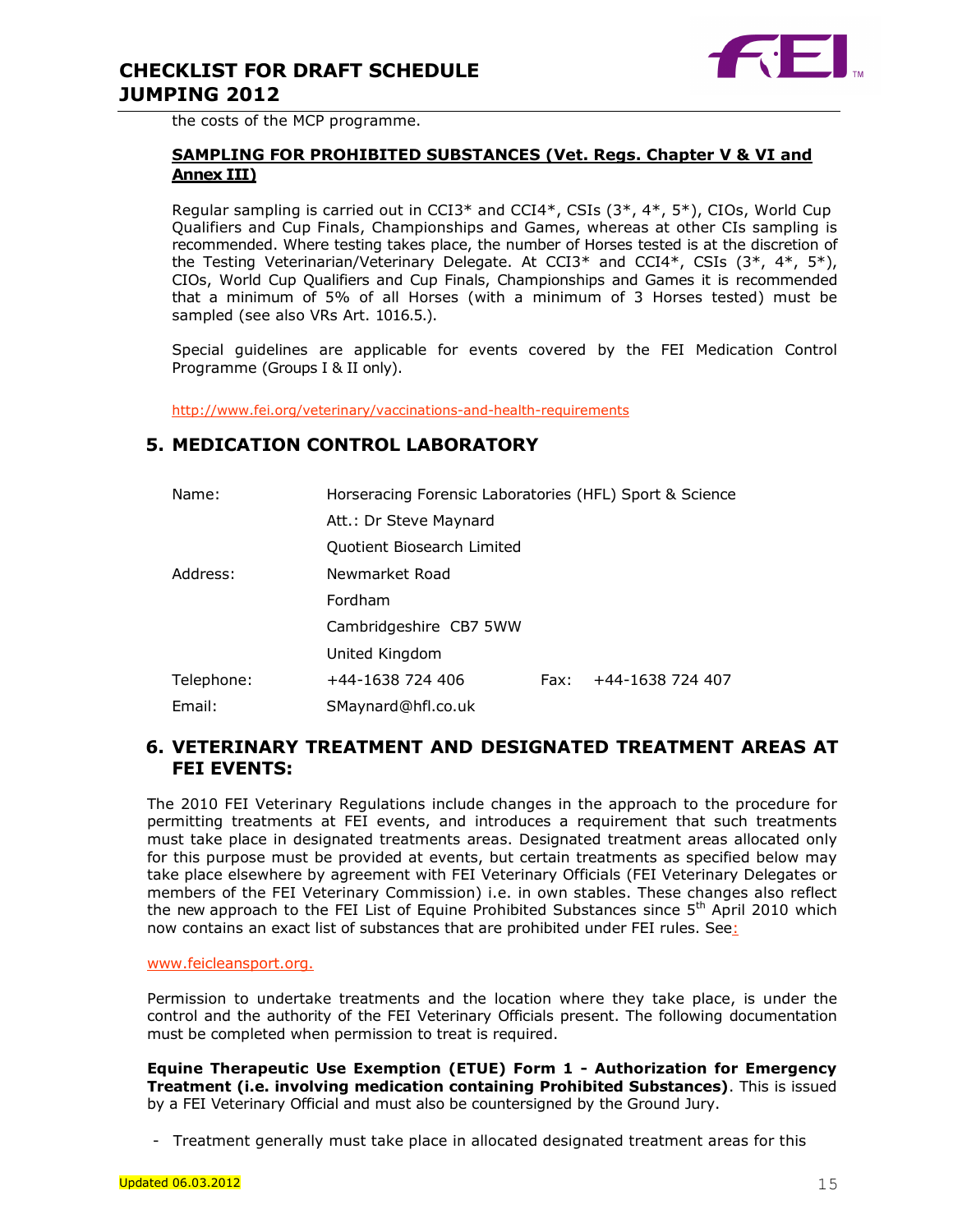

purpose unless by special agreement with FEI Veterinary Officials. The only exception to this is a clear emergency, when a retrospective ETUE may be considered, but may not be authorized in all cases

Equine Therapeutic Use Exemption (ETUE) Form 2 - Declaration for administration of altrenogest to mares competing in FEI competitions. This must be submitted before the start of the event. No Ground Jury countersignature is needed.

- Treatment may take place in own stables

Medication From 3 - Authorization for the use of Medication not on the list of Prohibited Substances (i.e. rehydration fluids and antibiotics).

For permission to administer these substances by injection, naso-gastric tube or nebulisation (i.e. with saline only) it is necessary to complete Medication Form 3. For other administration methods of such substances not on the Prohibited Substances list i.e. in an oral form, this form is not required. The form does not need to be countersigned by the President of the Ground Jury.

- Treatment may be required in the designated treatment areas, but in the case of some treatments i.e. intravenous fluids, or lack of sufficient treatment areas agreement may be made for this to be undertaken in own stables
- Agreed treatment areas are required for the supervised activities of Physical Therapists, but such areas for this activity may be the horses own stable.

An agreed treatment area and supervision is not required for simple treatments such as "Ice", water, cold laser, "magnetic therapies", "heated blankets" etc.

Supervision of all such treatments by FEI Officials may take place directly or by requesting to see a copy of the relevant authorization. No treatments may take place without coming under such control and authority except in the case of a clear emergency, when a retrospective authority may be considered, but may not be issued in all cases.

#### Notes to Organising Committees

FEI Veterinary delegates are to work with Organizing Committees in advance to ensure that treatment areas are available and fit for purpose. They are also to ensure that stewards are aware of the simple guidance above with regard to when treatments areas and permission forms are required and are not.

Organizing Committees are to also ensure that there are adequately trained stewards who liaise fully with FEI Veterinary Officials to assist with the supervision of treatment areas in order to meet the above criteria. If such stewards are not available the FEI Veterinary officials are to designate individuals that can fulfil such a role. The organizing committee is also responsible for making sure the veterinary officials have an office space with a copy machine close to the FEI stables available to them so as to facilitate the required paperwork process. The FEI Veterinary Delegate is required to make only ETUE 1 available to the Ground Jury. ETUE 1, ETUE 2 and MF 3 are required to be kept by the FEI Veterinary Delegate and referenced in their report to the FEI.

#### Further Queries on this Information Note

If you have any further questions please check:

http://www.fei.org/Veterinary/veterinary-updates

Please feel free to contact dominique.rochat@fei.org or veterinary@fei.org for further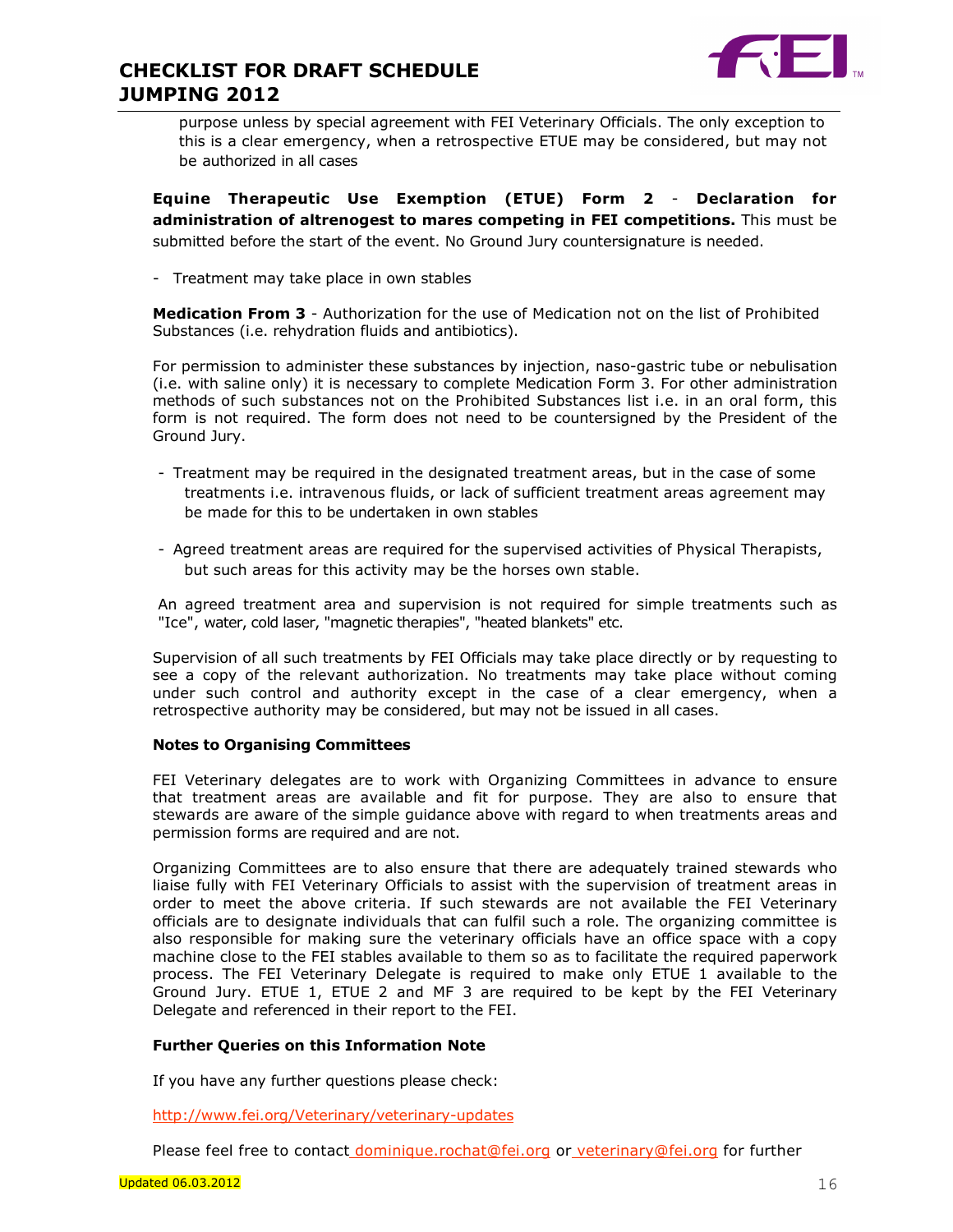

information. Tel 0041213104747

## C O M P E T I T I O N S

## International competitions must not start before 08:00 and should not finish after 23:00

unless approved by the FEI.

#### TOTAL AMOUNT OF PRIZE MONEY : 55.000.00€

+ value of prizes in kind (if applicable)

|                  | Name of Class     | Amount (Currency) |
|------------------|-------------------|-------------------|
| Competition No 1 | Small             | 2.500,00€         |
| Competition No 2 | Medium            | 4.000,00€         |
| Competition No 3 | Big               | 6.000,00€         |
| Competition No 4 | Small             | 2.500,00€         |
| Competition No 5 | Big               | 6.000,00€         |
| Competition No 6 | Small             | 2.500,00€         |
| Competition No 7 | Medium (PGP)      | 5.000,00€         |
| Competition No 8 | Medium            | 4.000,00€         |
| Competition No 9 | <b>Grand Prix</b> | 23.000,00€        |

### DEDUCTIONS FROM PRIZE MONEY AT COMPETITIONS PRIZE MONEY

Full details of any deductions from prize money must be outlined in the schedule. This includes government taxes. If it is necessary for OCs to deduct such taxes, they must provide participants with an official form indicating the amount of tax deducted.

In accordance with the Portuguese Income Tax Law, the Organizing Committee will retain a percentage, established by law, over the amount of the prizes.

In sequence to the clarification before the Fiscal Administration, in reference to the deduction in sport prizes of equestrian competitions the taxations are as follows:

| 21,5% |
|-------|
| 35%   |
| 25%   |
|       |

#### The payment of the Prize Money will be conditioned by the presentation of the following documents:

- Receipt or document accepted by the Fiscal Administration or Identification Card or Passport and the Fiscal Identification Number (VAT ID) of the respective country.
- If no valid document is presented the O.C will pay the prizes with the maximum deduction. The amount retained will be paid against the reception of a valid document within 15 days after the show. After this period the O.C is not obliged to pay the amount deduced.

#### The payment will only be made after the Organizing Committee has received these documents.

General Information:

Due to the existence of different taxations, the prize values presented will be the gross value, before taxation.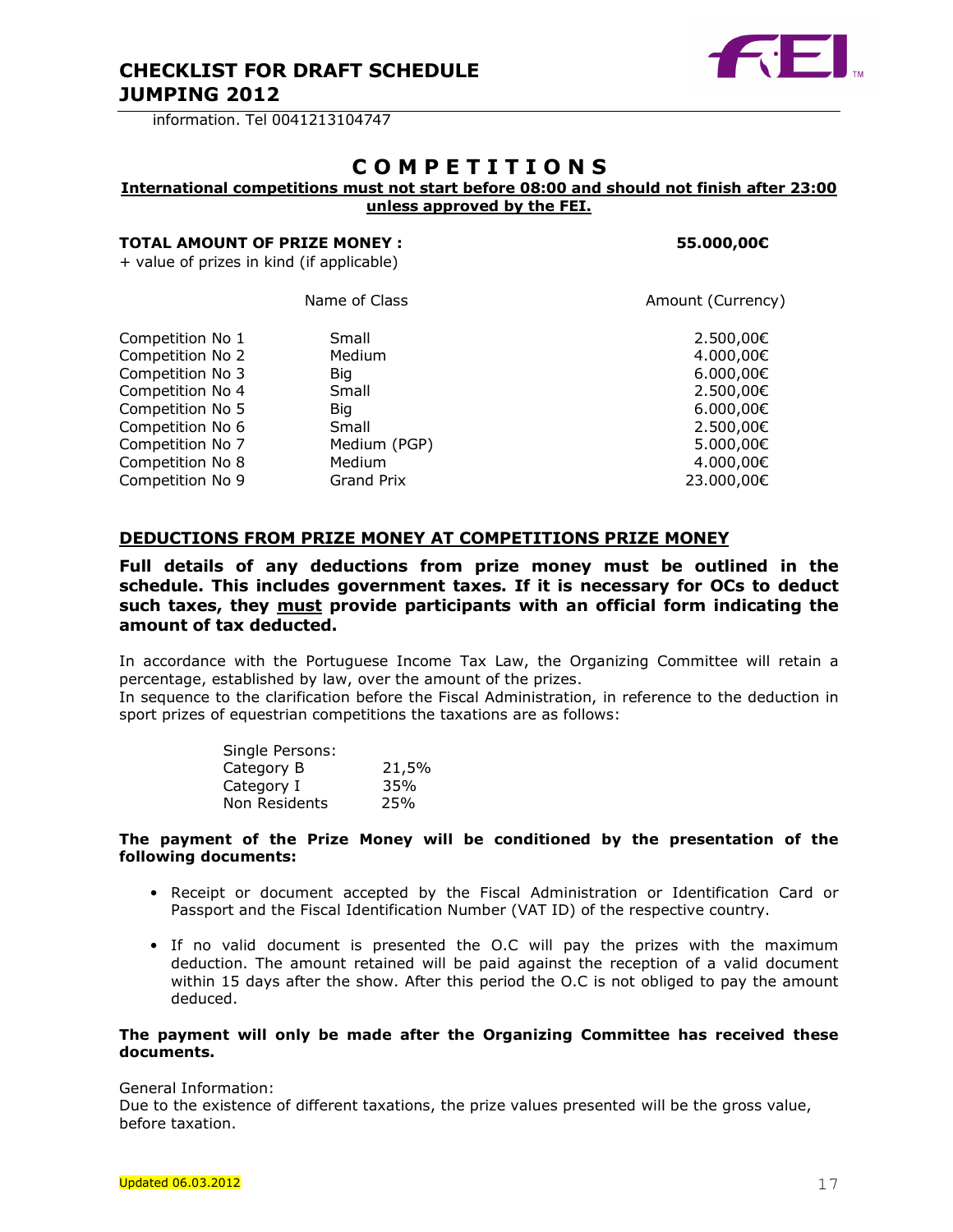

## IMPORTANT

## The total amount of prize money shown for each Competition in the schedule must be distributed. (GR Art 127, 128)

For details of the Breakdown for each competition please refer to the tables at the end of this document; the OC must specify which of the two tables will be used. The total prize money for the competition must be distributed among the first 12 placed athletes. The OC must provide additional created prizes for athletes placed beyond  $12<sup>th</sup>$  place. The minimum amount for each of these additional prizes, for athletes placed from  $13<sup>th</sup>$  to last place, must be clearly specified in the approved schedule.

## IMPORTANT

Maximum Number of starters per competition: 100.

If more than 100 starters are entered, the OC must split the class and provide the equivalent amount of prize money for the additional competition.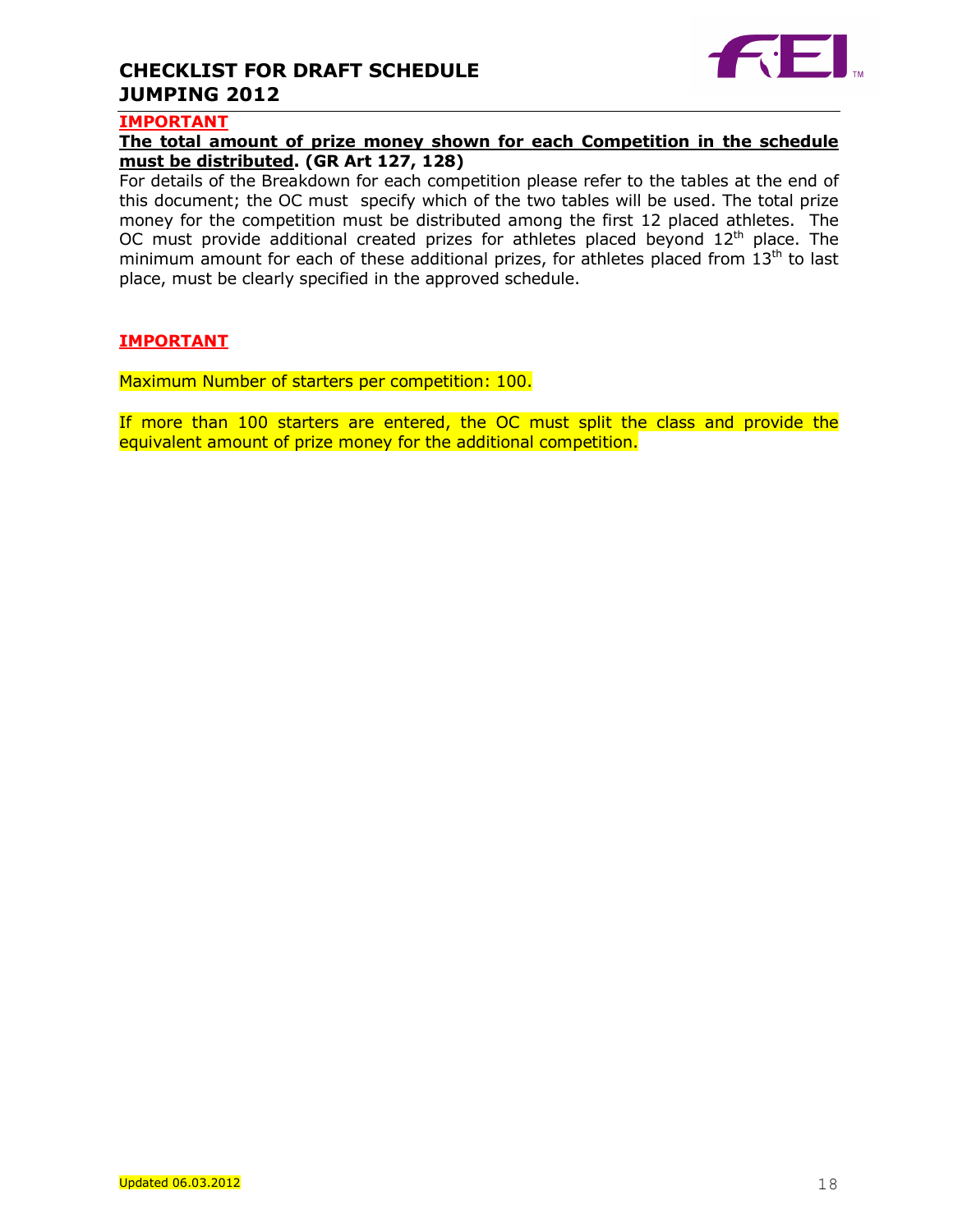

| <b>FIRST DAY: Thursday</b>          | DATE: 12/07/12                                                                                       |
|-------------------------------------|------------------------------------------------------------------------------------------------------|
| <b>COMPETITION No 1</b>             | 10h00                                                                                                |
| Table A Against the clock           | Art: 238.2.1                                                                                         |
| Jump-off (if any)                   | No                                                                                                   |
| Speed/Fixed time                    | 350m/min                                                                                             |
| Obstacles height:<br>max            | 1,25                                                                                                 |
| Number of horses per athlete        | $\overline{2}$                                                                                       |
| Maximum number of <b>Starters</b> : | 100, if more, the competition must be divided.                                                       |
| Total prize money:                  | 2.500€                                                                                               |
| Chart to be used:                   | $1(25\% \text{ to winner})$<br>X                                                                     |
|                                     | $2$ (33% to winner)                                                                                  |
|                                     | Please specify prize money amount for each athlete placed $13th$ and beyond: 15 $\epsilon$           |
|                                     | * * * * * * * * * * *                                                                                |
| <b>COMPETITION No 2</b>             | 14h00                                                                                                |
| Two Phases - Table A                | Art: 274.5.3                                                                                         |
| Jump-off (if any)                   | No                                                                                                   |
| Speed/Fixed time                    | 350m/min                                                                                             |
| Obstacles height:<br>max            | 1,35                                                                                                 |
| Number of horses per athlete        | 2                                                                                                    |
| Maximum number of <b>Starters</b> : | 100, if more, the competition must be divided.                                                       |
| Total prize money:                  | 4.000€                                                                                               |
| Chart to be used:                   | $1(25\% \text{ to winner})$<br>x                                                                     |
|                                     | 2 (33% to winner)                                                                                    |
|                                     | Please specify prize money amount for each athlete placed 13 <sup>th</sup> and beyond: 20 $\epsilon$ |
|                                     | * * * * * * * * * * *                                                                                |
| <b>COMPETITION No 3</b>             | 17h30                                                                                                |
| Table A Against the clock           | Art: 238.2.1                                                                                         |
| Jump-off (if any)                   | No                                                                                                   |
| Speed/Fixed time                    | 350m/min                                                                                             |
| Obstacles height:<br>max            | 1,40                                                                                                 |
| Number of horses per athlete        | 1                                                                                                    |
| Maximum number of Starters:         | 100, if more, the competition must be divided.                                                       |
| Total prize money:                  | 6.000€                                                                                               |
| Chart to be used:                   | $1$ (25% to winner)<br>X                                                                             |
|                                     | 2 (33% to winner)                                                                                    |
|                                     | Please specify prize money amount for each athlete placed 13 <sup>th</sup> and beyond: 25 $\epsilon$ |
| Qualifying:                         | For the Grand Prix the best 30 Athletes                                                              |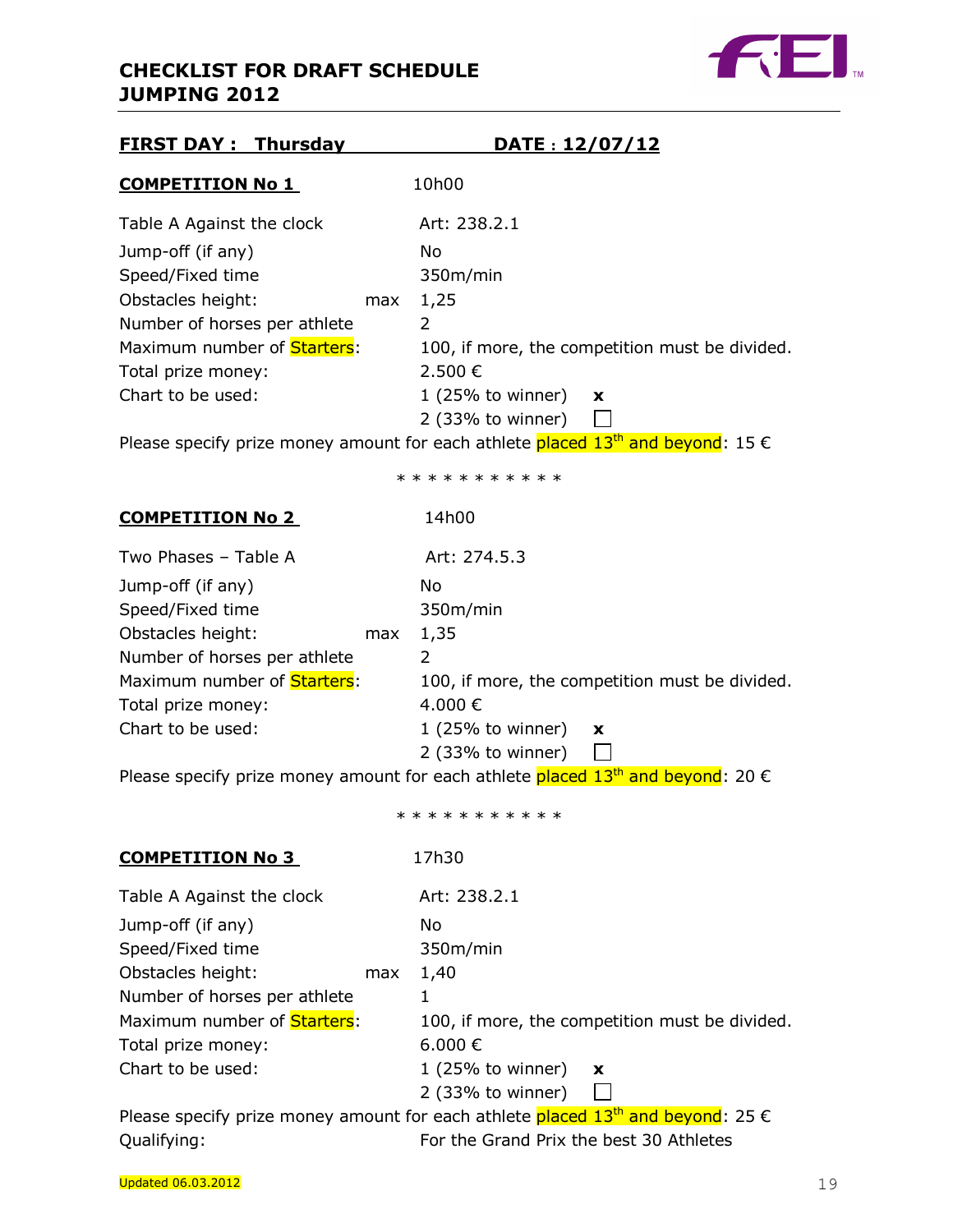SECOND DAY : Friday



\* \* \* \* \* \* \* \* \* \* \*

| JLJUND DAT TINGV             |     |                                       | PAIL 1 19/ V/ / 14                             |
|------------------------------|-----|---------------------------------------|------------------------------------------------|
| <b>COMPETITION No 4</b>      |     | 10h00                                 |                                                |
| Table A Against the clock    |     | Art: 238.2.2                          |                                                |
| Jump-off (if any)            |     | Yes (Immediate if 50 or $>$ starters) |                                                |
| Speed/Fixed time             |     | 350m/min                              |                                                |
| Obstacles height:            | max | 1,25                                  |                                                |
| Number of horses per athlete |     | 2                                     |                                                |
| Maximum number of Starters:  |     |                                       | 100, if more, the competition must be divided. |
| Total prize money:           |     | 2.500€                                |                                                |
| Chart to be used:            |     | $1(25%$ to winner)                    | $\mathbf{x}$                                   |
|                              |     | 2 (33% to winner)                     |                                                |
|                              |     |                                       |                                                |

Please specify prize money amount for each athlete placed  $13<sup>th</sup>$  and beyond: 15  $\epsilon$ 

\* \* \* \* \* \* \* \* \* \*

| <b>COMPETITION No 5</b>                                                                    |     | 17h00               |                                                |
|--------------------------------------------------------------------------------------------|-----|---------------------|------------------------------------------------|
| Table A Against the clock                                                                  |     | Art: 238.2.2        |                                                |
| Jump-off (if any)                                                                          |     | Yes                 |                                                |
| Speed/Fixed time                                                                           |     | 350m/min            |                                                |
| Obstacles height:                                                                          | max | 1,40                |                                                |
| Number of horses per athlete                                                               |     |                     |                                                |
| Maximum number of <b>Starters</b> :                                                        |     |                     | 100, if more, the competition must be divided. |
| Total prize money:                                                                         |     | 6.000 €             |                                                |
| Chart to be used:                                                                          |     | $1$ (25% to winner) | $\mathbf x$                                    |
|                                                                                            |     | 2 (33% to winner)   |                                                |
| Please specify prize money amount for each athlete placed $13th$ and beyond: 25 $\epsilon$ |     |                     |                                                |

Qualifying: For the Grand Prix the best 30 athletes not qualified in Comp. No. 3, deducting the number of athletes that the FEI determines mandatory without qualification and that confirm their entries.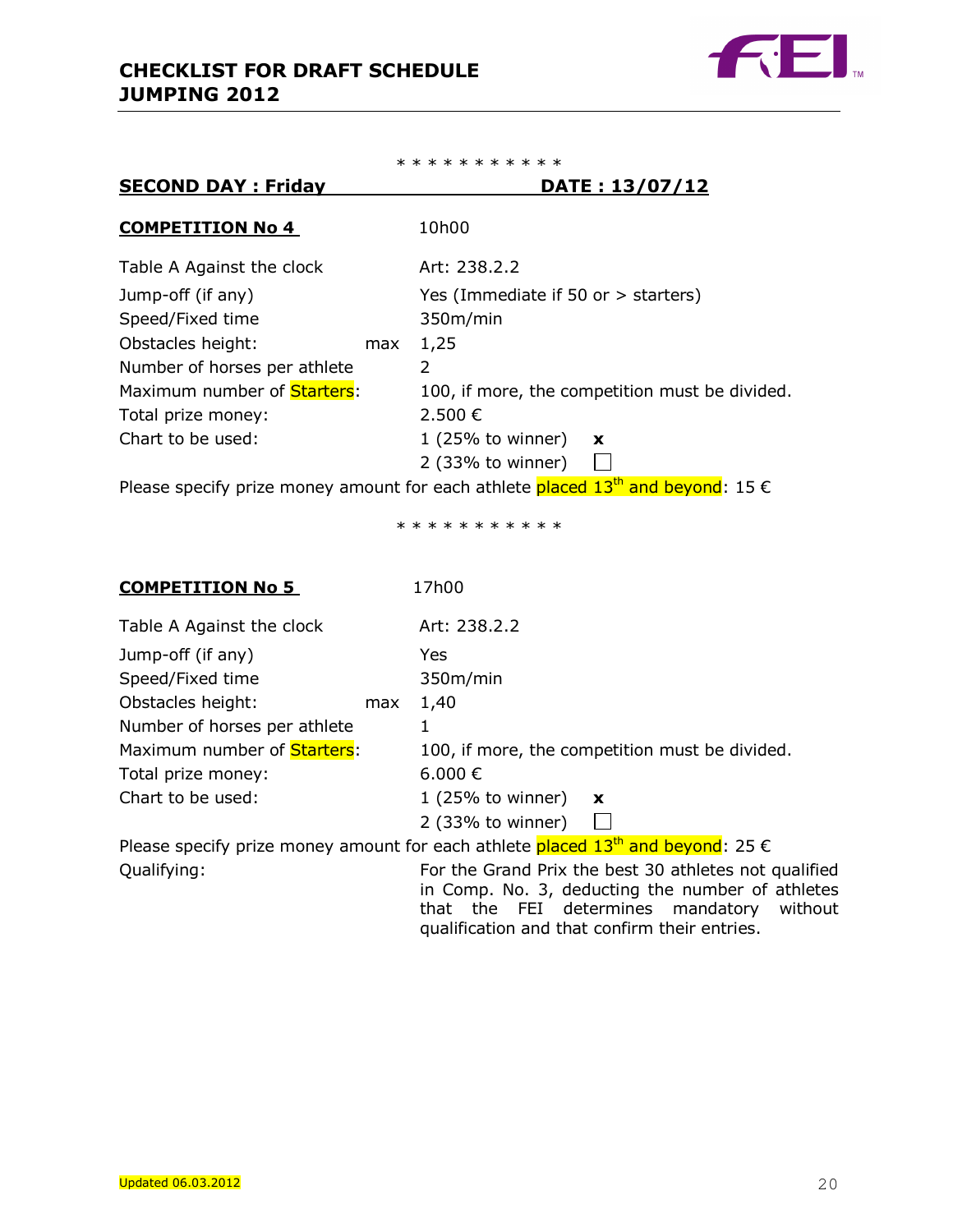

## THIRD DAY : Saturday DATE : 14/07/12

|  |  |  | DATE: 14/07/12 |  |  |  |  |
|--|--|--|----------------|--|--|--|--|
|  |  |  |                |  |  |  |  |

| <b>COMPETITION No 6</b>             |     | 10h00                                                                                                                                                                                                                                                                                                                                                        |
|-------------------------------------|-----|--------------------------------------------------------------------------------------------------------------------------------------------------------------------------------------------------------------------------------------------------------------------------------------------------------------------------------------------------------------|
| Two Phases - Table A                |     | Art: 274.5.3                                                                                                                                                                                                                                                                                                                                                 |
| Jump-off (if any)                   |     | No.                                                                                                                                                                                                                                                                                                                                                          |
| Speed/Fixed time                    |     | 350m/min                                                                                                                                                                                                                                                                                                                                                     |
| Obstacles height:                   | max | 1,25                                                                                                                                                                                                                                                                                                                                                         |
| Number of horses per athlete        |     | 2                                                                                                                                                                                                                                                                                                                                                            |
| Maximum number of <b>Starters</b> : |     | 100, if more, the competition must be divided.                                                                                                                                                                                                                                                                                                               |
| Total prize money:                  |     | 2.500 €                                                                                                                                                                                                                                                                                                                                                      |
| Chart to be used:                   |     | $1$ (25% to winner)<br>$\boldsymbol{\mathsf{x}}$                                                                                                                                                                                                                                                                                                             |
|                                     |     | 2 (33% to winner)                                                                                                                                                                                                                                                                                                                                            |
|                                     |     | te de la constitución de la constitución de la constitución de la constitución de la constitución de la constitución<br><u> De Santa Carlos de Santa Carlos de Santa Carlos de Santa Carlos de Santa Carlos de Santa Carlos de Santa Carlos de Santa Carlos de Santa Carlos de Santa Carlos de Santa Carlos de Santa Carlos de Santa Carlos de Santa Car</u> |

Please specify prize money amount for each athlete placed  $13<sup>th</sup>$  and beyond: 15  $\epsilon$ 

\* \* \* \* \* \* \* \* \* \*

| <b>COMPETITION No 7</b>             |     | 17h00                                                                                                           |                                                |
|-------------------------------------|-----|-----------------------------------------------------------------------------------------------------------------|------------------------------------------------|
| Table A Against the clock           |     | Art: 238.2.2                                                                                                    |                                                |
| Jump-off (if any)                   |     | Yes                                                                                                             |                                                |
| Speed/Fixed time                    |     | 350m/min                                                                                                        |                                                |
| Obstacles height:                   | max | 1,40                                                                                                            |                                                |
| Number of horses per athlete        |     |                                                                                                                 |                                                |
| Maximum number of <b>Starters</b> : |     |                                                                                                                 | 100, if more, the competition must be divided. |
| Total prize money:                  |     | 5.000€                                                                                                          |                                                |
| Chart to be used:                   |     | $1(25%$ to winner)                                                                                              | $\mathbf{x}$                                   |
|                                     |     | 2 (33% to winner)                                                                                               |                                                |
|                                     |     | ta dia mandria dia mpikambanya di kacamatan ing Kabupatèn Bandar Sulawest Sulawest Sulawest Sulawest Sulawest S |                                                |

Please specify prize money amount for each athlete placed  $13<sup>th</sup>$  and beyond: 20  $\epsilon$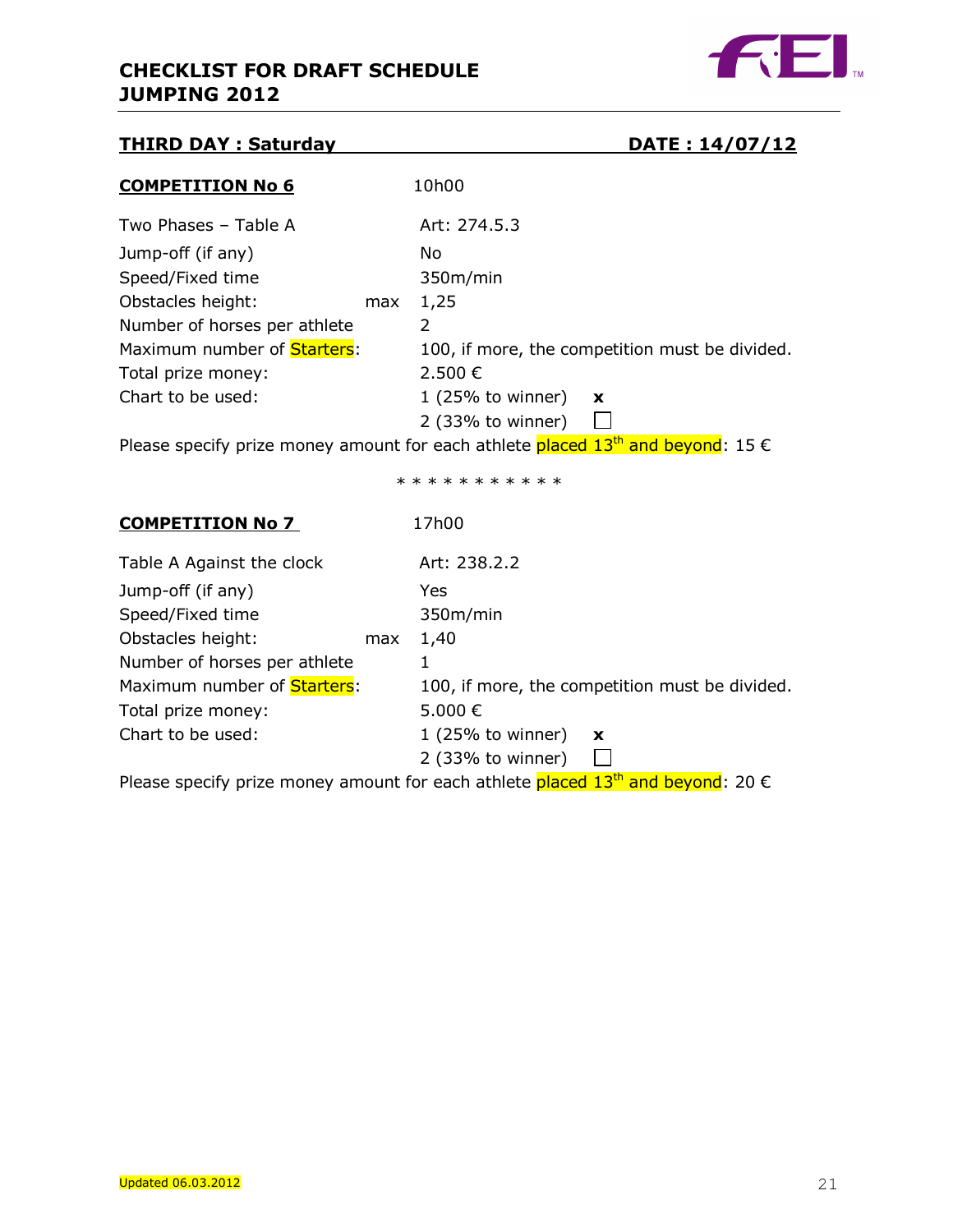

## **FOURTH DAY : Sunday DATE : 15/07/12/12/12 12:07/12 13:07:07 PATE : 15/07/12 13:07/12 13:07/12 13:07/12 13:07/12**

|--|

| <b>COMPETITION No 8</b>             |     | 10h30              |                                                |
|-------------------------------------|-----|--------------------|------------------------------------------------|
| Accumulator with Joker              |     | Art: 269           |                                                |
| Jump-off (if any)                   |     | No.                |                                                |
| Speed/Fixed time                    |     | 350m/min           |                                                |
| Obstacles height:                   | max | 1,35               |                                                |
| Number of horses per athlete        |     | 2                  |                                                |
| Maximum number of <b>Starters</b> : |     |                    | 100, if more, the competition must be divided. |
| Total prize money:                  |     | 4.000€             |                                                |
| Chart to be used:                   |     | $1(25%$ to winner) | $\boldsymbol{\mathsf{x}}$                      |
|                                     |     | 2 (33% to winner)  |                                                |

Please specify prize money amount for each athlete placed  $13<sup>th</sup>$  and beyond: 20  $\epsilon$ 

\* \* \* \* \* \* \* \* \* \*

## **COMPETITION No 9-Grand Prix** 16h00

Two different rounds under Table A

Against the clock in both rounds Art. 273.3.3.1

The following Athletes (not Athlete/Horse combinations) are automatically qualified for the Grand Prix at CSI Events, if present:

4.2.1 The winner of that Event's Grand Prix the previous year;

4.2.2 The current National Champion of the host country;

4.2.3 The individual medal winners of the last Olympic and Pan-American Games, the last FEI World and FEI Continental Championships and the winner of the FEI World Cup™ Final.

Second round for the 25% of Athletes on penalties and time from 1st round, in a minimum of 10 Athletes, in any case all clear rounds. In reverse order of penalties and time incurred in the first round.

Qualifying: 60 Athletes qualified in Comp. Nr.3 (30 athletes) plus a maximum of 30 Athletes according to the qualifying system defined in Comp. Nr. 5.

> The competition Nr.5 will qualify 30 Athletes minus the number of Athletes automatic qualified according to the above rules.

| Jump-off (if any)            |     | Yes                           |  |
|------------------------------|-----|-------------------------------|--|
| Speed/Fixed time             |     | 350m/min                      |  |
| Obstacles height:            | max | 1,45                          |  |
| Number of horses per athlete |     |                               |  |
| Maximum number of Starters:  |     | 60                            |  |
| Total prize money:           |     | 23.000,00€                    |  |
| Chart to be used:            |     | 1 (25% to winner) $\mathbf x$ |  |
|                              |     | 2 (33% to winner)             |  |

Please specify prize money amount for each athlete placed  $13<sup>th</sup>$  and beyond: 50,00 $\epsilon$